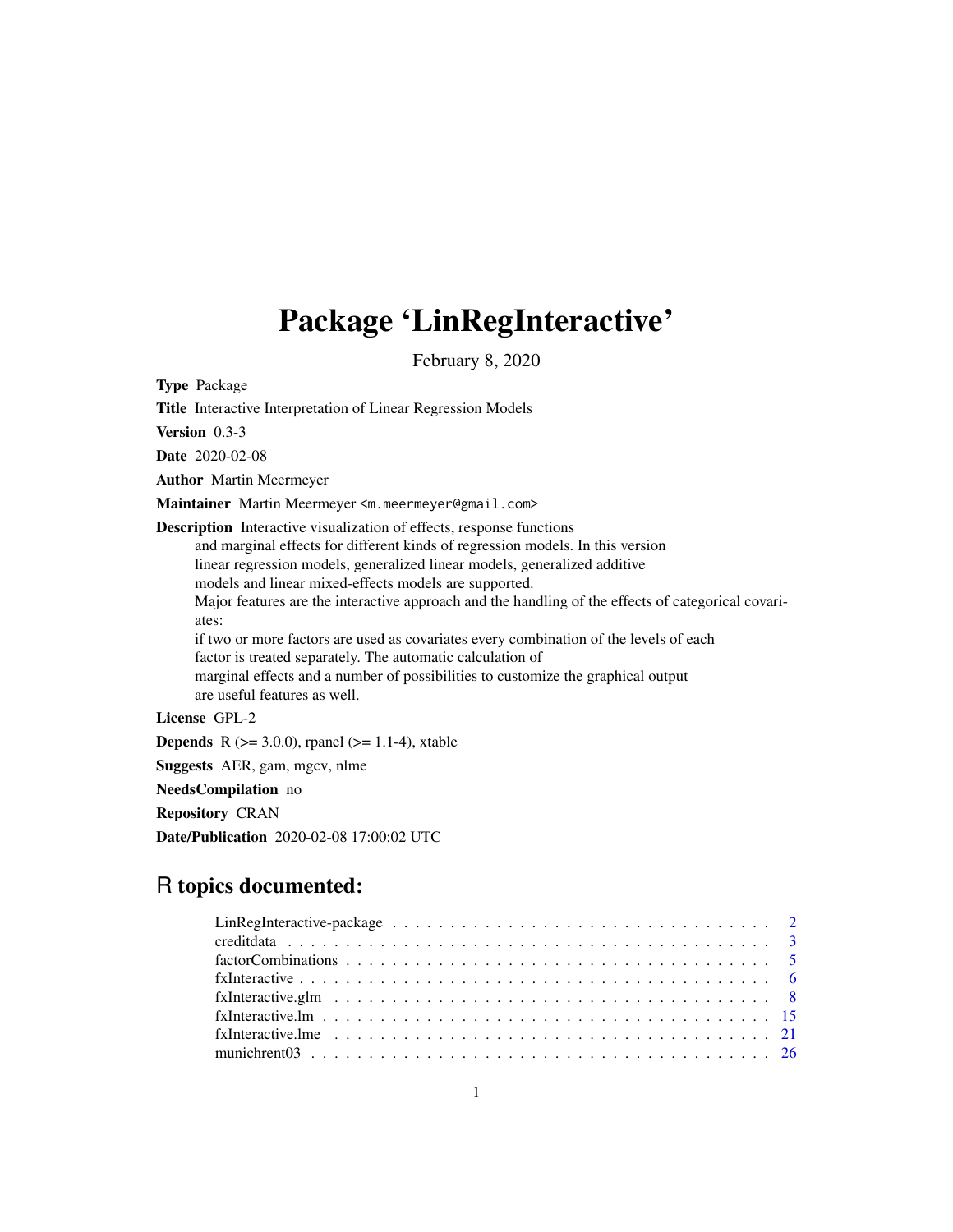LinRegInteractive-package

*Interactive Interpretation of Linear Regression Models*

# Description

The implementation is based on the package **[rpanel](https://CRAN.R-project.org/package=rpanel)** and provides an interactive visualization of effects, response functions and marginal effects for different kinds of regression models. Major features are the interactive approach and the handling of the effects of categorical covariates: if two or more factors are used as covariates every combination of the levels of each factor (referred to as *groups*) is treated separately. The automatic calculation of marginal effects and a number of possibilities to customize the graphical output are useful features as well. In the accompanying vignette the usage is described in detail. Please refer to the documentation of the generic function [fxInteractive](#page-5-1) for available methods.

# Details

| Package: | LinRegInteractive |
|----------|-------------------|
| Type:    | Package           |
| Version: | $0.3 - 3$         |
| Date:    | 2020-02-08        |
| License: | $GPI - 2$         |

# Author(s)

Martin Meermeyer <m.meermeyer@gmail.com>

### References

Bowman, A., Crawford, E., Alexander, G., and Bowman, R. (2007). rpanel: Simple interactive controls for R functions using the tcltk package. *Journal of Statistical Software*, 17(9), 1-18.

# See Also

The noninteractive visualization of the results for various types of regression models can be achieved with the package **[effects](https://CRAN.R-project.org/package=effects)**.

# Examples

```
## Not run:
### Metric dependent variable ###
data("munichrent03")
model.rent <- lm(rent ~ yearc + I(yearc^2) + rooms + area*location + upkitchen,
```
#### <span id="page-1-0"></span>**Index** [28](#page-27-0) and 2012, the contract of the contract of the contract of the contract of the contract of the contract of the contract of the contract of the contract of the contract of the contract of the contract of the contr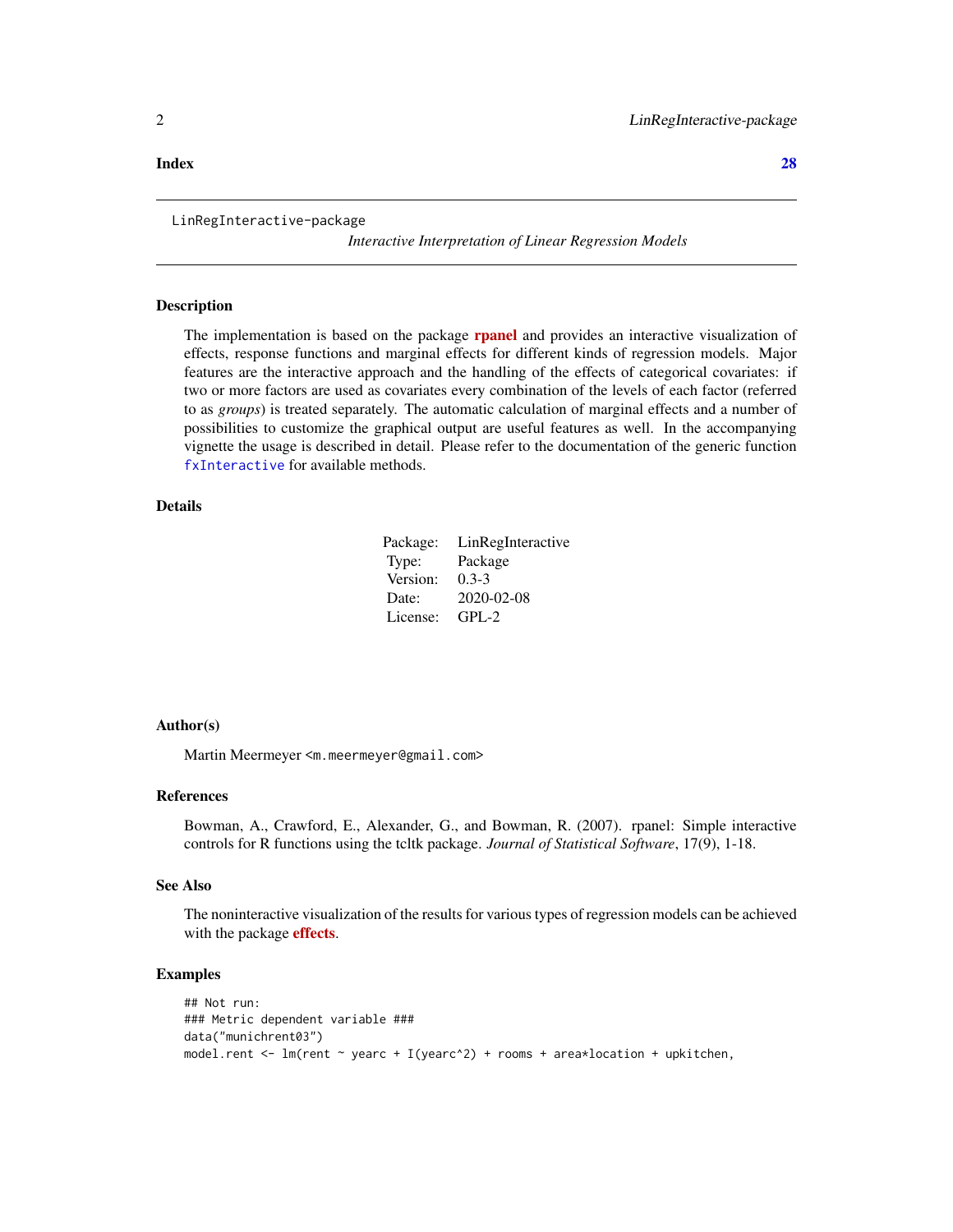#### <span id="page-2-0"></span>creditdata 3

```
data=munichrent03)
fxInteractive(model.rent)
### Binary dependent variable ###
data("creditdata")
model.cd \leq glm(credit \sim amount + I(amount<sup>2</sup>) + age + duration*teleph + housing,
    family=binomial, data=creditdata)
fxInteractive(model.cd)
## End(Not run)
```
creditdata *Credit Default Data*

# **Description**

Stratified sample of 1,000 credit receivers (in the following *cr*) from a private bank in southern Germany. The data were sampled at the end of the 1970s, therefore the credit amount is given in DEM (1.95583 DEM = 1 EUR).

#### Usage

data("creditdata")

# Format

A data frame with 1,000 observations on the following 21 variables.

- credit Factor with levels "good" (no problems occur in redemption) and "bad" (problems occur in redemption).
- amount Credit amount in DEM (numeric).
- duration Duration of lent term in months (numeric).
- age Age of the cr in years (numeric).
- addcredit Has the cr additional credits at other vendors? Ordered factor with levels "none" (no additional credits), "bank" (at other banks) and "bargain" (at other vendors than banks).
- asset Most valuable asset of the cr. Ordered factor with levels "none" (no valuable assets), "car" (car), "savings" (savings) and "prop" (freehold property).
- bail Bailsman available? Ordered factor with levels "none" (no bailsmen), "applicant" (bailsman is additional applicant for the credit) and "yes" (external bailsman).
- curacc Current account of the cr. Ordered factor with levels "none" (no account), "debit" (account with dedit balance), "credit" (account with credit balance) and "wage" (account with periodical income).
- empldur Duration of employment of the cr at the current employer. Ordered factor with levels "none" (unemployed), "max1y" (less than 1 year), "max4y" (between 1 and 4 years), "max7y" (between 4 and 7 years) and "min7y" (more than 7 years).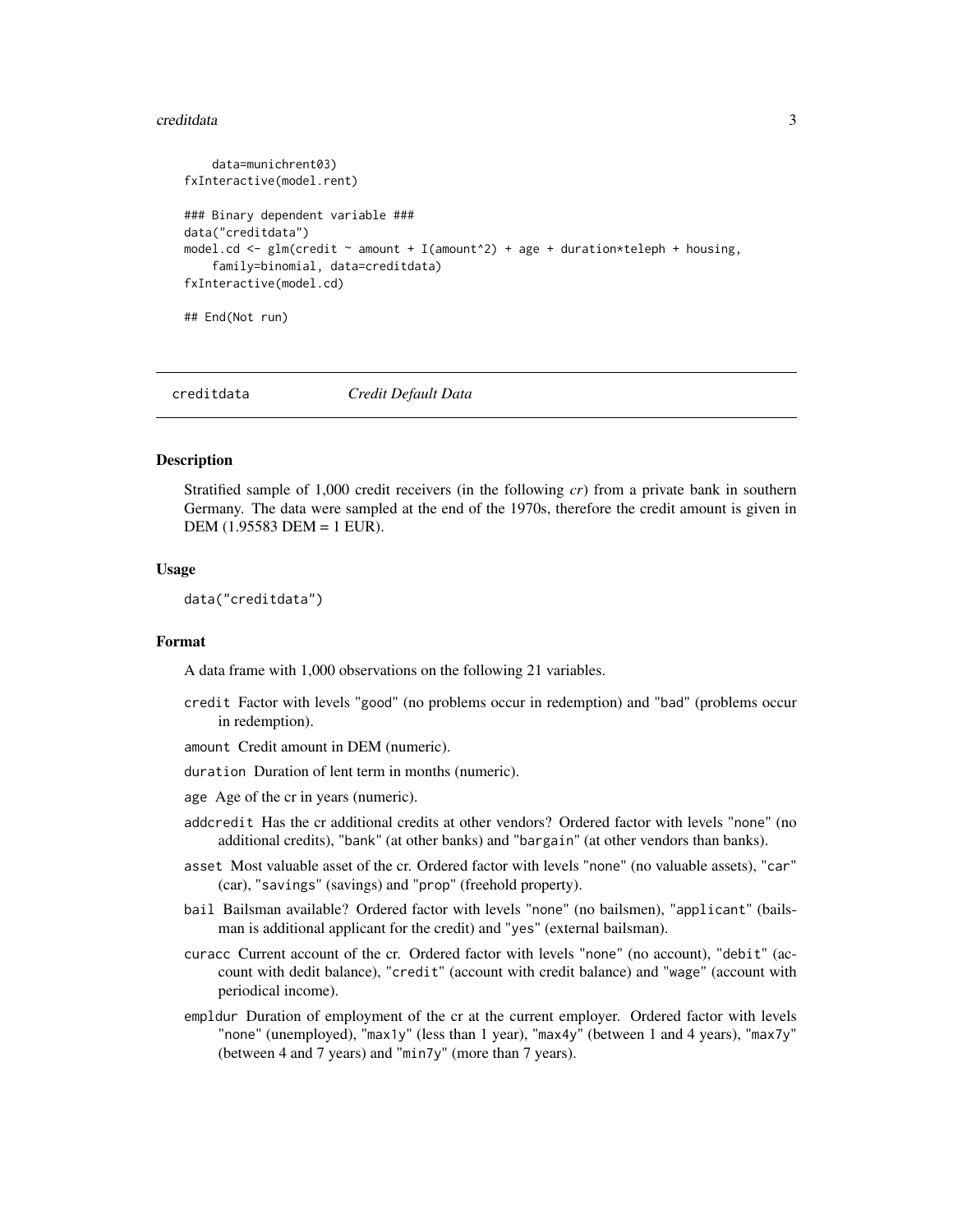- housdur For which period does the cr lives in current housing? Ordered factor with levels "max1y" (less than 1 year), "max4y" (between 1 and 4 years), "max7y" (between 4 and 7 years) and "min7y" (more than 7 years).
- housing Accommodation of the cr. Ordered factor with levels "social" (social accommodation), "rent" (rented accommodation) and "freehold" (freehold accommodation).
- immigrant Factor: Is the cr an immigrant?
- installment Monthly installment in % of disposable income. Ordered factor with levels "max20" (installment is less than 20% of disposable income), "max25" (installment is more than  $20\%$ and less than 25% of disposable income), "max35" (installment is more than 25% and less than 35% of disposable income) and "min35" (installment is more than 35% of disposable income).
- intuse Intended usage for the credit. Factor with levels "car-new" (buy a new car), "car-old" (buy an used car), "fittings" (buy fittings), "hifi" (buy radio or TV), "holiday" (pay a holiday), "househ" (buy new household items), "misc" (miscellaneous activities), "qualif" (pay a new qualification), "repair" (repair something) and "retrain" (pay a retrain).
- job Employment status of the cr. Ordered factor with levels "none" (unemployed), "unskilled" (unskilled worker), "medium" (intermediate position) and "higher" (leading position).
- martsex Martial status and sex of the cr. Factor with levels "f-div-m-sing" (female-divorced and male-single), "f-sing" (female-single), "m-div" (male-divorced) and "m-mar" (malemarried).
- moral Payment moral of the cr. Factor with levels "alright" (no problems with credits in the past at the bank), "critical" (further credits at other banks or problems with account management), "none" (no credits previously or fully paid back), "yetalright" (no problems with current credits at the bank so far) and "problems" (problems with credits in the past).
- pers Number of persons who are entitled to maintenance from cr. Ordered factor with levels "max2" (up to 2) and "min3" (more than 2).
- prevcred Number of previous credits of the cr at the bank (including the actual). Ordered factor with levels "max1" (1 credit), "max3" (between 2 and 3), "max5" (between 4 and 5) and "min6" (6 or more).
- savacc Savings account of the cr. Ordered factor with levels "none" (no savings account), "max1h" (savings account with a balance up to 100 DEM), "max5h" (savings account with a balance between 100 DEM and 500 DEM), "max1t" (savings account with a balance between 500 DEM and 1.000 DEM) and "min1t" (savings account with a balance greater than 1,000 DEM).

teleph Factor: Has the cr a landline?

#### Source

<https://doi.org/10.5282/ubm/data.23>

# References

Fahrmeir, L., Hamerle, A., Tutz, G. (1996): *Multivariate statistische Verfahren*, 2nd edition. Berlin: de Gruyter. 390 ff.

Fahrmeir, L., Kneib, T., Lang, S., Marx, B. (2013): *Regression: Models, Methods and Applications*. Berlin: Springer.

Open Data LMU (2010): *Kreditscoring zur Klassifikation von Kreditnehmern*.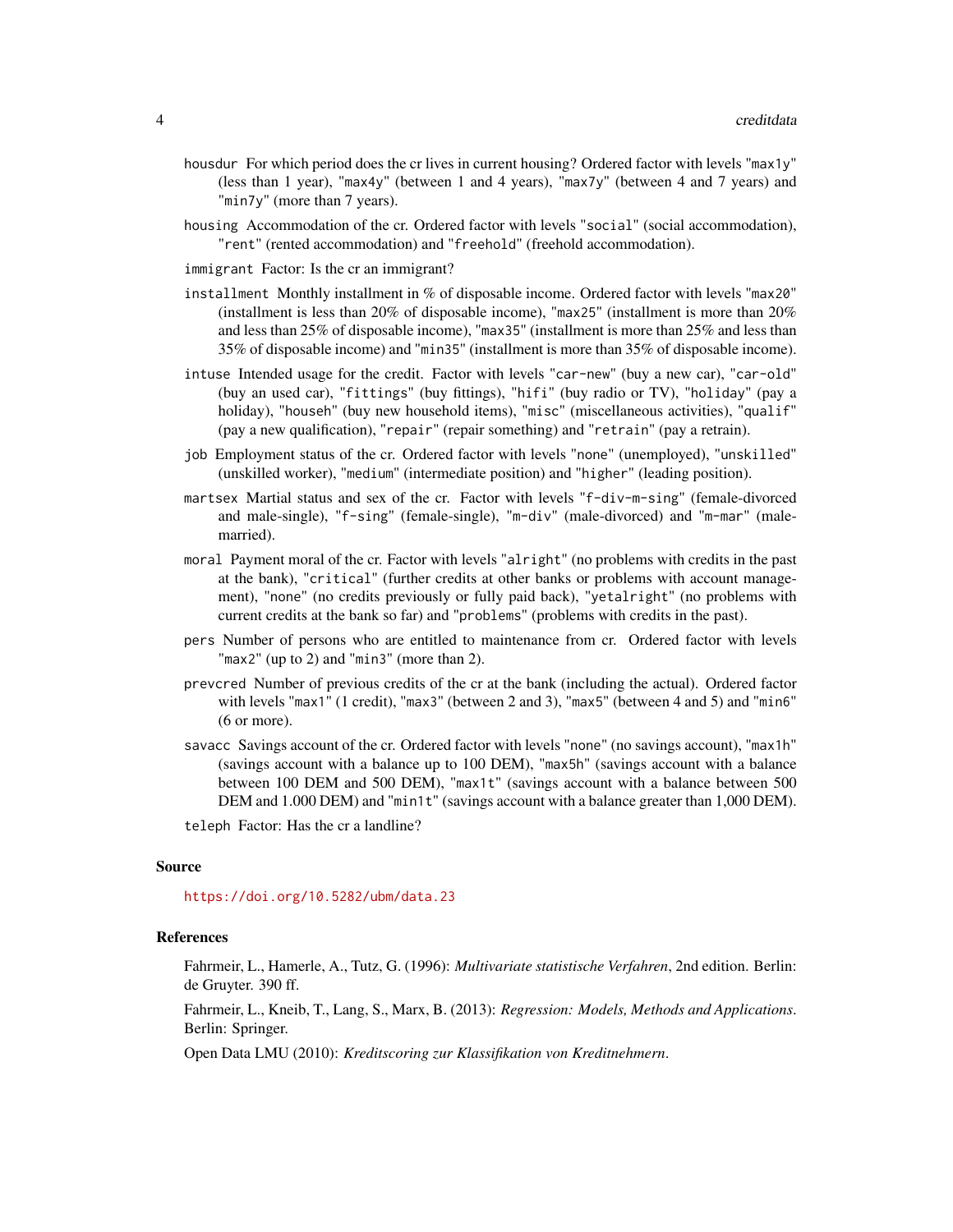# <span id="page-4-0"></span>factorCombinations 5

# Examples

```
data("creditdata")
print(summary(creditdata))
par(ask=TRUE)
plot(credit ~ amount, data=creditdata)
plot(credit ~ duration, data=creditdata)
plot(credit ~ age, data=creditdata)
plot(credit ~ housing, data=creditdata)
plot(credit ~ intuse, data=creditdata)
plot(credit ~ teleph, data=creditdata)
par(ask=FALSE)
```
factorCombinations *Combine Levels of Different Factors to Groups*

# Description

All levels of the factors from a [data.frame](#page-0-0) provided are combined, each combination of factor levels is referred to as *group*.

# Usage

```
factorCombinations(X, factor.sep = "|", level.sep = ".", count=TRUE)
```
# Arguments

| $\times$   | A data. frame containing at least one factor.                                                               |
|------------|-------------------------------------------------------------------------------------------------------------|
| factor.sep | Character by which the factor-factor level combinations are separated in the<br>group names.                |
| level.sep  | Character by which the level names are separated from the corresponding factor<br>names in the group names. |
| count      | Should the occurences of the different groups in the data. frame provided be<br>counted? Default to TRUE.   |

# Value

A list with the following components:

| combinations | A data frame containing every combination of factor levels (groups) for the fac-<br>tors provided.                                                                                       |
|--------------|------------------------------------------------------------------------------------------------------------------------------------------------------------------------------------------|
| names        | A character vector with the names of the groups. Factor-factor level combi-<br>nations are separated by factor sep and level names from the corresponding<br>factor names by level, sep. |
| counts       | If count is TRUE a vector indicating the number of occurences of the different<br>groups within the data. Frame provided to the function. NULL if count is set to<br>FALSE.              |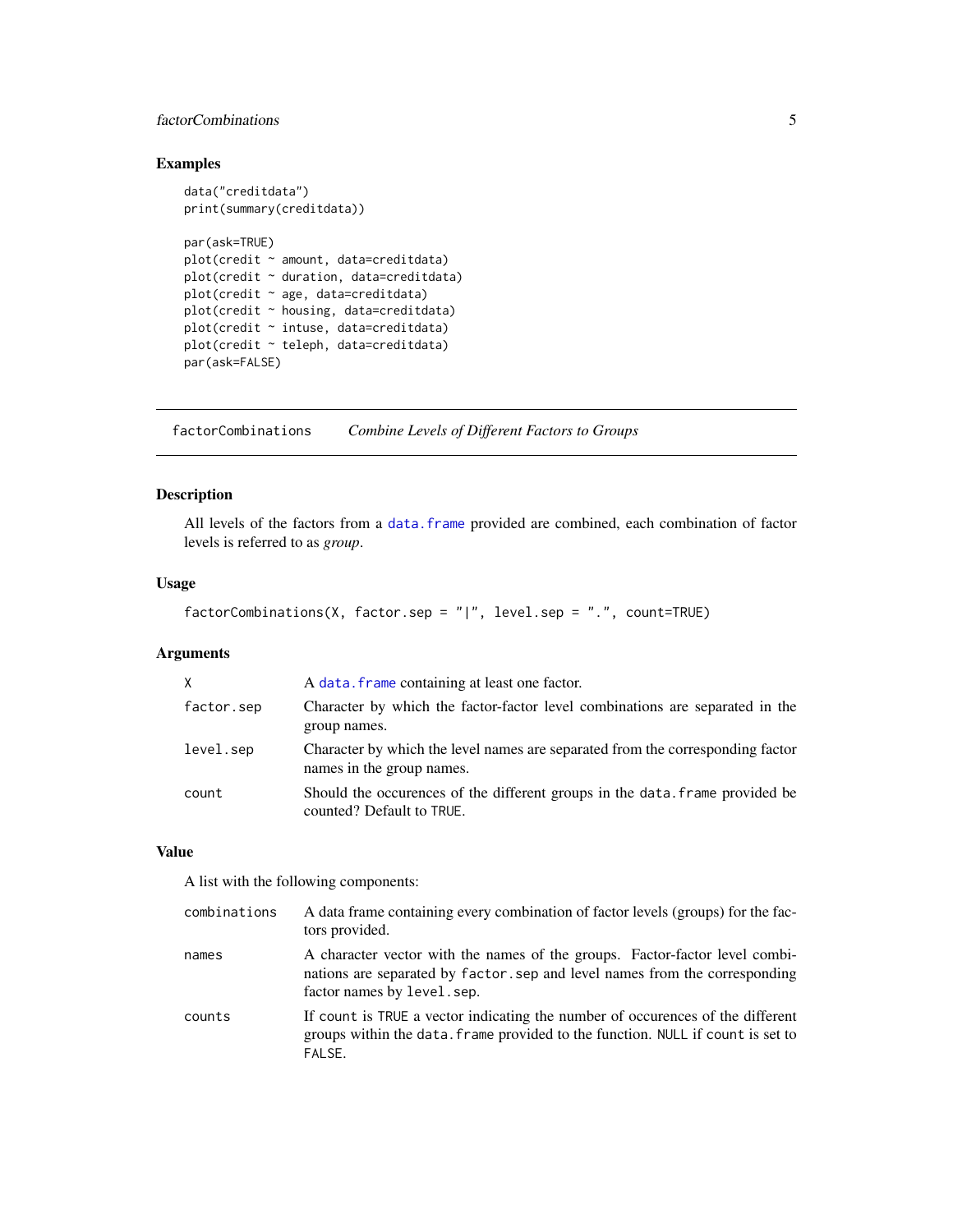#### **Note**

Function is mainly for internal use in **LinRegInteractive** but may be useful for other purposes as well.

# Examples

```
# multiple factors
data("CO2")
print(factorCombinations(CO2))
# single factor
data("chickwts")
print(factorCombinations(chickwts))
```
<span id="page-5-1"></span>fxInteractive *Interactive Interpretation of Linear Regression Models*

# Description

fxInteractive is a generic function for the interactive visualization of the results of various types of regression models. Originally the function was developed to translate proposals for the interpretation of models for binary outcomes made by Hoetker (2007) into practice. The function invokes particular methods for different kinds of fitted-model objects, see the list of available methods in the details. The implementation is based on the package **[rpanel](https://CRAN.R-project.org/package=rpanel)**. Major features are the interactive approach and the handling of the effects of categorical covariates: if two or more factors are used as covariates every combination of the levels of each factor (referred to as *groups*) is treated separately. The automatic calculation of marginal effects and a number of possibilities to customize the graphical output are useful features as well. In the accompanying vignette the usage is described in detail.

# Usage

```
fxInteractive(model, ...)
```
# Arguments

| model   | An appropriate fitted-model object (mandatory), see details.                   |
|---------|--------------------------------------------------------------------------------|
| $\cdot$ | Additional arguments for different aspects of usage, visualization and output. |
|         | See the documentation of the corresponding methods for details.                |

# Details

The only mandatory argument of the function is an appropriate fitted-model object. In this package version methods for the following regression models are available:

• Generalized linear models fitted with [glm](#page-0-0). The glm-method also works for generalized additive models fitted with [gam](https://CRAN.R-project.org/package=gam) (package gam and [mgcv](https://CRAN.R-project.org/package=mgcv)).

<span id="page-5-0"></span>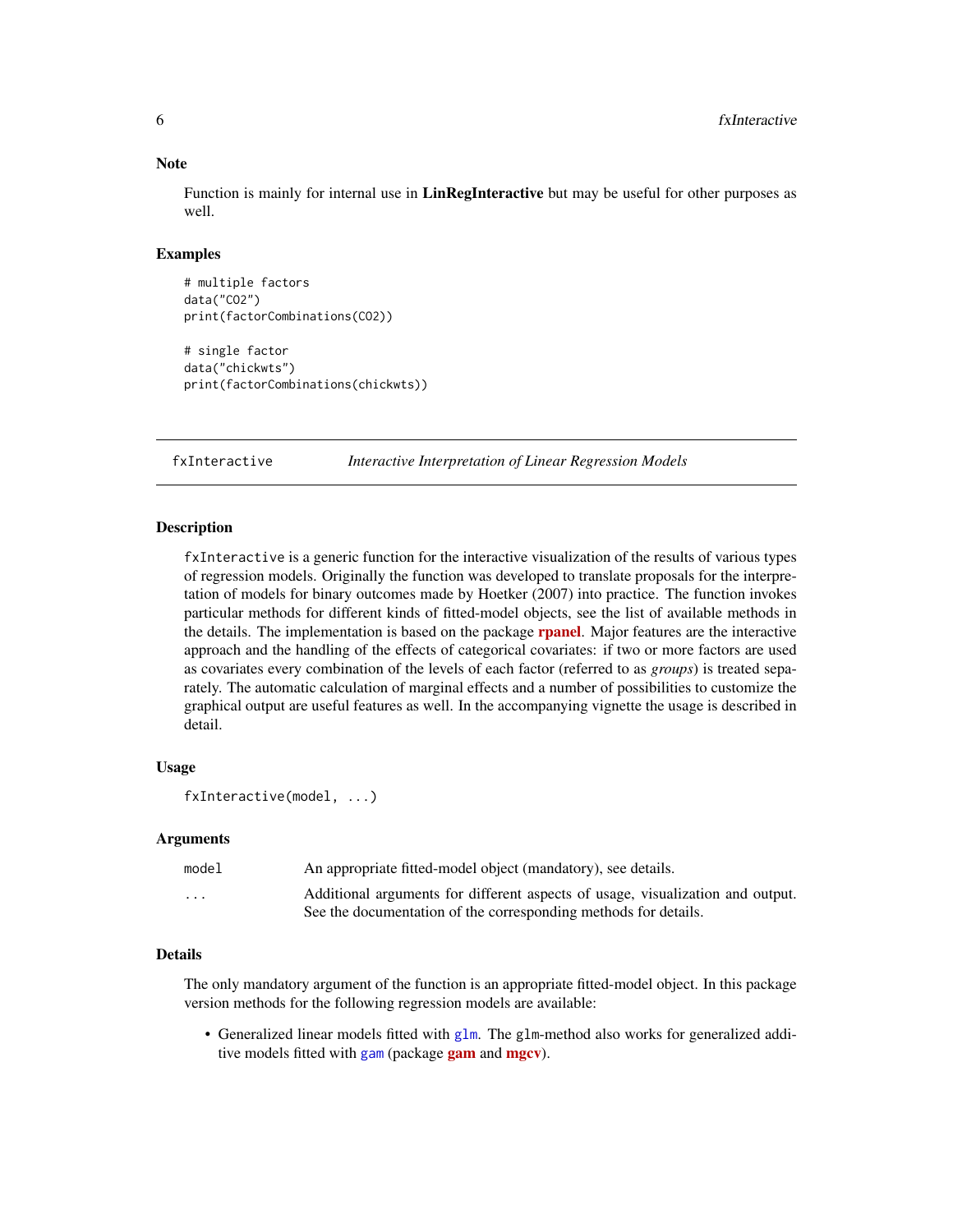#### <span id="page-6-0"></span>fxInteractive 7

- Multiple linear regression models fitted with [lm](#page-0-0).
- Linear mixed-effects models fitted with [lme](#page-0-0) (package [nlme](https://CRAN.R-project.org/package=nlme)).

For the fitted-model objects the following prerequisites must be met:

- The model must contain at least one metric covariate.
- The model must be specified with the formula interface and the data frame containing the variables must be passed with the data argument.
- The categorical variables must be [factor](#page-0-0)s (ordered or unordered).

The basic idea of the function is the interactive usage. It is nevertheless easy to reproduce the plots for publication purposes, refer to section 5 of the vignette for this.

Users of the IDE RStudio may need to change the graphic device with options (device = "x11") before calling the function because in current versions of RStudio multiple graphic devices occasionally do not work.

#### Value

The default method just returns a notice. For supported fitted-model objects no object is returned. By calling the function usually a menu appears from which a metric covariate employed in the model must be selected. After choosing the covariate a graphic device which contains a termplot of the selected metric covariate and a GUI-panel to manipulate the plot will be opened. The GUI-panel has the following elements:

- A slider for each metric covariate.
- A radiobox to select the type of the current display (effect, response (if appropriate) and marginal effect).
- A checkbox to select the factor combinations (groups) to be displayed.
- A button to print tables of output to the console, see below.

The appearance of the panel can be controlled by a number of arguments, see section 6.4 of the vignette for details.

When the button is clicked four tables are printed to the console:

- 1. Table of coefficients obtained by the [summary](#page-0-0)-method.
- 2. Table of the chosen values of the metric covariates and their ECDF-values in the dataset.
- 3. Table of the link and response function at the chosen values of the metric covariates for each group.
- 4. Table of marginal effects for each metric covariate at the chosen values of the metric covariates for each group.

By setting the argument latex2console to TRUE (see the documentation of the methods) the latter three tables are printed as LaTeX-code using functions provided by the package [xtable](https://CRAN.R-project.org/package=xtable) (Dahl, 2012), see section 4 of the vignette for details.

The format of the text output and the layout of the plots can be controlled to a large extent, see section 6.1, 6.2 and 6.3 of the vignette for details.

The code to save plots in a platform independent way is adopted from the program archive accompanying Kruschke (2014) (URL: <http://rpubs.com/NMA/9704>).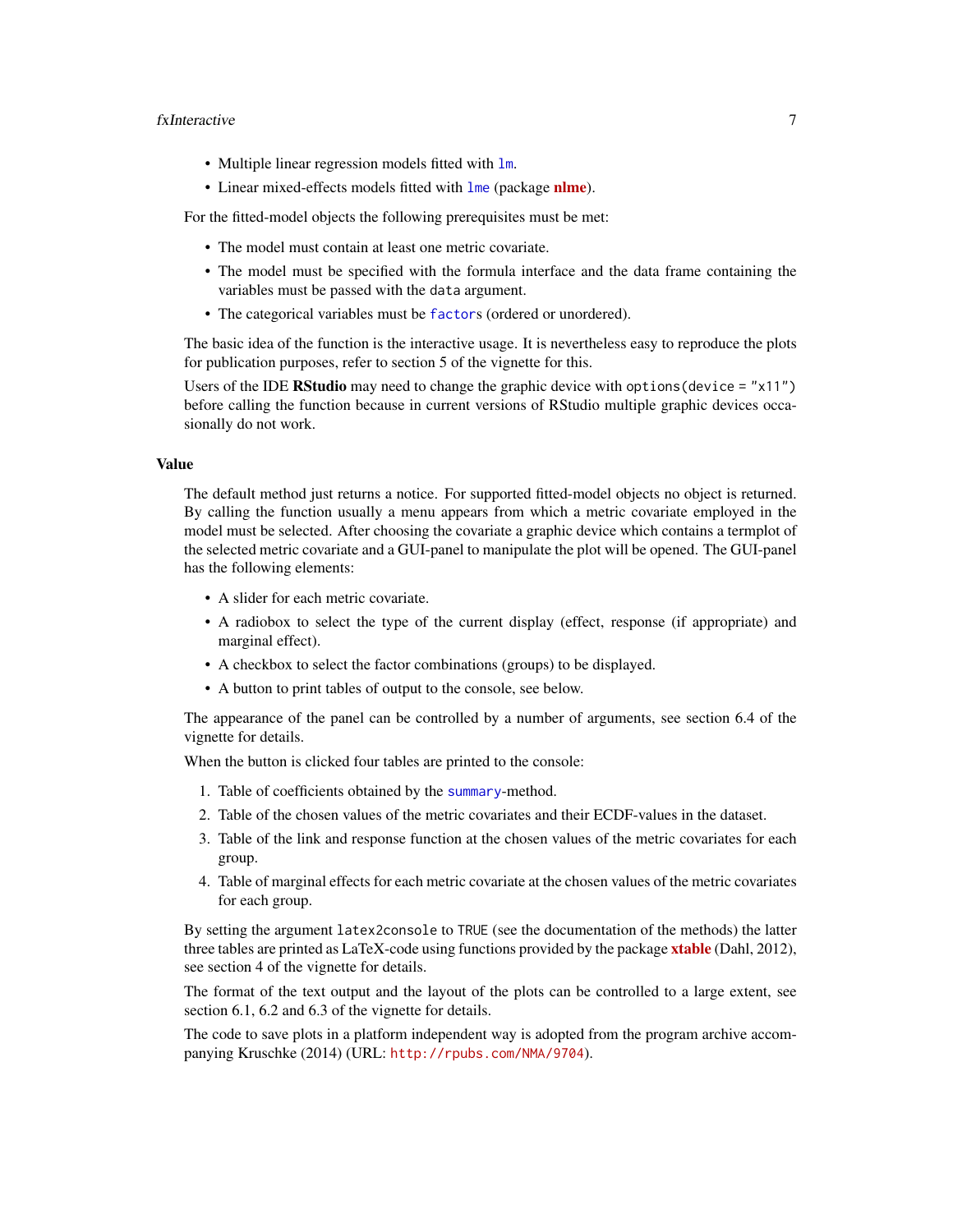#### <span id="page-7-0"></span>Author(s)

Martin Meermeyer <m.meermeyer@gmail.com>

# References

Bowman, A., Crawford, E., Alexander, G., and Bowman, R. (2007). rpanel: Simple interactive controls for R functions using the tcltk package. *Journal of Statistical Software*, 17(9), 1-18.

Dahl, D. B. (2014). xtable: Export tables to LaTeX or HTML. R package version 1.7-4.

Hoetker, G. (2007). The use of logit and probit models in strategic management research: Critical issues. *Strategic Management Journal*, 28(4), 331-343.

Kruschke, J. K. (2014). *Doing Bayesian Data Analysis: A Tutorial with R, JAGS, and Stan*, 2nd edition. Waltham (MA): Elsevier (Academic Press).

# See Also

[fxInteractive.glm](#page-7-1) is the corresponding method for generalized linear models fitted with [glm](#page-0-0).

[fxInteractive.lm](#page-14-1) is the corresponding method for multiple linear regression models fitted with [lm](#page-0-0).

[fxInteractive.lme](#page-20-1) is the corresponding method for linear mixed-effects models fitted with [lme](#page-0-0) (package **[nlme](https://CRAN.R-project.org/package=nlme)**).

The noninteractive visualization of the results for various types of regression models can be achieved with the package **[effects](https://CRAN.R-project.org/package=effects)**.

<span id="page-7-1"></span>fxInteractive.glm *Interactive Interpretation of Generalized Linear Models*

# Description

This method implements proposals for the interpretation of models for binary outcomes made by Hoetker (2007) but works for other types of generalized linear models as well. The method is also suitable for generalized additive models fitted with [gam](https://CRAN.R-project.org/package=gam) (package gam and [mgcv](https://CRAN.R-project.org/package=mgcv)).

# Usage

```
## S3 method for class 'glm'
fxInteractive(model, initial.values = as.list(NULL),
   preselect.var = NA, preselect.type = "link", preselect.groups = NULL,
   dev.height = 18, dev.width = 18, dev.width.legend = 8, dev.pointsize = 10,
   dev.defined = FALSE, ylim = NA, col = NA, lty = 1, lwd = 1,
   main = NA, main.line = 1.5, xlab = NA, ylab = NA,
   legend.add = TRUE, legend.space = legend.add, legend.only = FALSE,
   legend.pos = "center", legend.cex = 1, legend.width.factor = 1,
   rug.ticksize = 0.02, rug.col = "black", vline.actual = TRUE,
   pos.hlines = c(0, 0.5, 0), n.effects = 100,
   autosave.plot = FALSE, snapshot.plot = FALSE,
```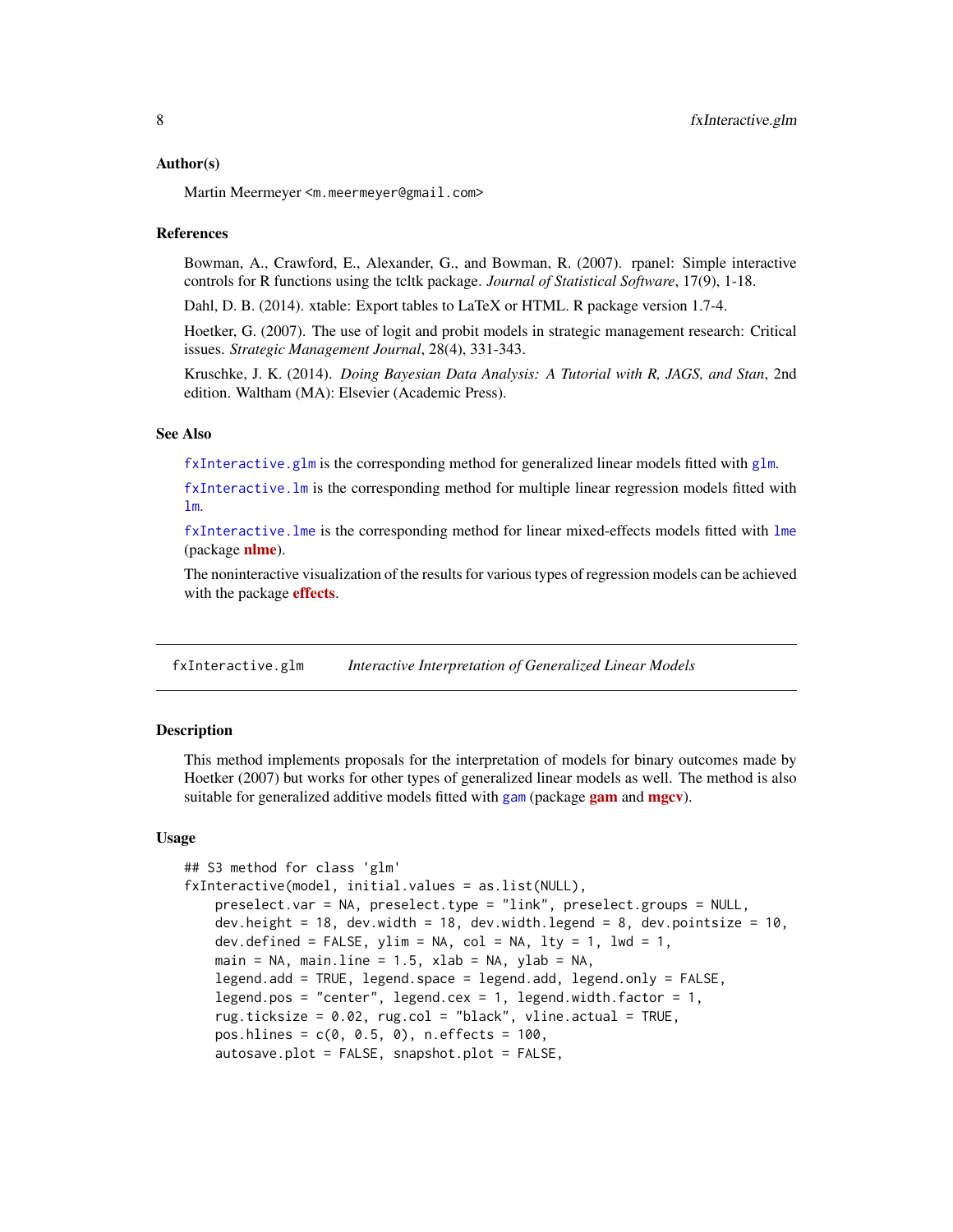```
graphics.filename = "LinRegIntPlot", graphics.numbering = !autosave.plot,
graphics.type = "pdf", factor.sep = "|", level.sep = ".",
latex2console = FALSE, xtable.big.mark = ".", xtable.decimal.mark = ",",
xtable.digits = NULL, xtable.display = NULL, xtable.booktabs = FALSE,
panel.title = "Generalized Linear Model", label.button = "Snapshot",
label.slider.act = "Variable displayed: ", label.box.type = "Type",
label.types = c("linear predictor", "response", "marginal effect"),
label.box.groups = "Groups",
slider.width = 200, slider.height = 60, button.height = 30,
box.type.height = 100, box.group.character.width = 7,
box.group.line.height = 28, dist.obj.width = 20,
dist.obj.height = 10, ...)
```
# Arguments

| Object of class $g \ln(m \text{andatory})$ .                                                                                                                               |
|----------------------------------------------------------------------------------------------------------------------------------------------------------------------------|
| initial. values Initial values for the metric covariates in a named list, default to the means. See<br>section 4 of the vignette and examples below.                       |
| Name of continuous variable to be displayed as character or NA (default) for<br>menu selection.                                                                            |
| preselect. type The type of the initial plot to be displayed. Must be one of the values "link"<br>(default), "response" or "marginal".                                     |
| preselect.groups                                                                                                                                                           |
| Numeric vector with the index of the groups which are displayed in the initial<br>plot. If NULL (the default) all groups are displayed.                                    |
| Height of graphic device in cm, default to 18.                                                                                                                             |
| Width of plot area in graphic device in cm, default to 18.                                                                                                                 |
| dev.width.legend                                                                                                                                                           |
| Width of legend area in graphic device in cm, default to 8.                                                                                                                |
| Character pointsize of graphic device, default to 10.                                                                                                                      |
| Graphic device predefined? Default to FALSE, see section 6.3 of the vignette for<br>usage.                                                                                 |
| With a numeric vector of length 2 the plot limits in y-direction can be set. If NA<br>(the default) these are determined automatically.                                    |
| Vector of color specifications to represent different groups. Passed to the line<br>commands and the legend. Actual palette and consecutive sequence if NA (de-<br>fault). |
| Vector of line type specifications to represent different groups. Passed to the line<br>commands and the legend, default to solid lines.                                   |
| Vector of line width specifications to represent different groups. Passed to the<br>line commands and the legend, default to 1.                                            |
| Title for the plot, default to NA.                                                                                                                                         |
| Height for plot title in lines which is passed to title(), default to $1.5$ .                                                                                              |
| Label for the x-axis. Name of the selected covariate, if NA (the default).                                                                                                 |
|                                                                                                                                                                            |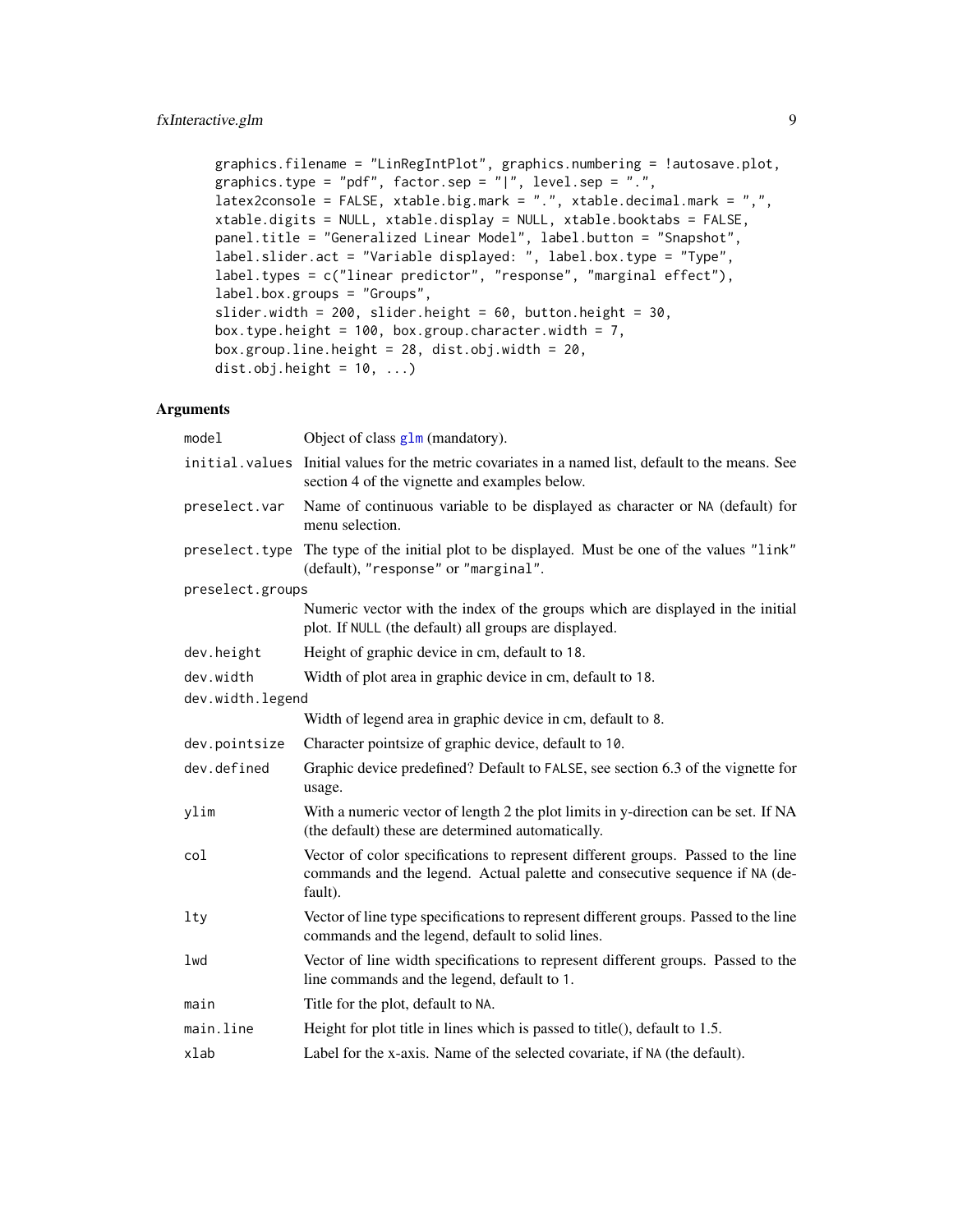<span id="page-9-0"></span>

| ylab                | Label for the y-axis. Name of the selected plot type (see argument label. types),<br>if NA (the default).                                                                                                                                                                                                                                             |  |
|---------------------|-------------------------------------------------------------------------------------------------------------------------------------------------------------------------------------------------------------------------------------------------------------------------------------------------------------------------------------------------------|--|
| legend.add          | Should a legend be added to the plot? Default to TRUE.                                                                                                                                                                                                                                                                                                |  |
| legend. space       | Should the space for the legend be reserved? Default to the value of legend. add.<br>Setting legend. add to FALSE and legend. space to TRUE plots white space in-<br>stead of the legend. This can be useful when different plots are arranged in a<br>document to ensure exact alignments and sizes, see section 6.2 of the vignette<br>for details. |  |
| legend.only         | Should just the legend be plotted? Default to FALSE. A plot with the legend<br>alone can be useful when different plots are arranged in a document, see section<br>6.2 of the vignette for details.                                                                                                                                                   |  |
| legend.pos          | Position of the legend as character, see legend for details. Default to "center".                                                                                                                                                                                                                                                                     |  |
| legend.cex          | Relative size of legend text. Can be reduced if the model contains many groups.<br>Default to 1.                                                                                                                                                                                                                                                      |  |
| legend.width.factor |                                                                                                                                                                                                                                                                                                                                                       |  |
|                     | Factor by which the width of the legend is increased. Default to 1. Increasing<br>this can solve the problem that the legend annotations do not fit in the surround-<br>ing box when the plots are saved as PDF or EPS files, see section 5 of the<br>vignette for details.                                                                           |  |
| rug.ticksize        | Length of rugplot tickmarks, dafault to 0.02. Set to 0 or NA, if no rugplot should<br>be drawn. For many observations the rug considerably slows down the rebuild<br>of the plot.                                                                                                                                                                     |  |
| rug.col             | Color of rugplot tickmarks, default to "black".                                                                                                                                                                                                                                                                                                       |  |
| vline.actual        | Add vertical line at actual position of selected metric covariate? Default to TRUE.                                                                                                                                                                                                                                                                   |  |
| pos.hlines          | Positions of the horizontal lines for $[1]$ the plot of the link function, $[2]$ the plot<br>of the response and [3] the plot of marginal effects. NA for no lines, default to<br>c(0, 0.5, 0).                                                                                                                                                       |  |
| n.effects           | Number of equally spaced points over the span of the selected metric covariate<br>to calculate the effects for plotting, default to 100. Increase, if lines are not<br>smooth.                                                                                                                                                                        |  |
| autosave.plot       | Directly save the initial plot? Default to FALSE. If set to TRUE the GUI-panel is<br>immediately closed after initialization.                                                                                                                                                                                                                         |  |
| snapshot.plot       | Save plot when snapshot button is pressed? Default to FALSE, see section 5 of<br>the vignette for details.                                                                                                                                                                                                                                            |  |
| graphics.filename   |                                                                                                                                                                                                                                                                                                                                                       |  |
|                     | Filename (optionally including a path) as character for graphic file.                                                                                                                                                                                                                                                                                 |  |
| graphics.numbering  | If TRUE (the default) a 3 digits number is automatically appended to the filen-<br>name to avoid that existing graphic files are overwritten.                                                                                                                                                                                                         |  |
| graphics.type       | Graphics file type argument, default to "pdf". On Windows systems all file<br>types accepted by savePlot work. Under non Windows systems allowed values<br>are "pdf", "eps", "png", "jpeg", "jpg", "tiff" and "bmp".                                                                                                                                  |  |
| factor.sep          | Character separating the factor-factor level combinations in the group names<br>(default to $"   "$ ).                                                                                                                                                                                                                                                |  |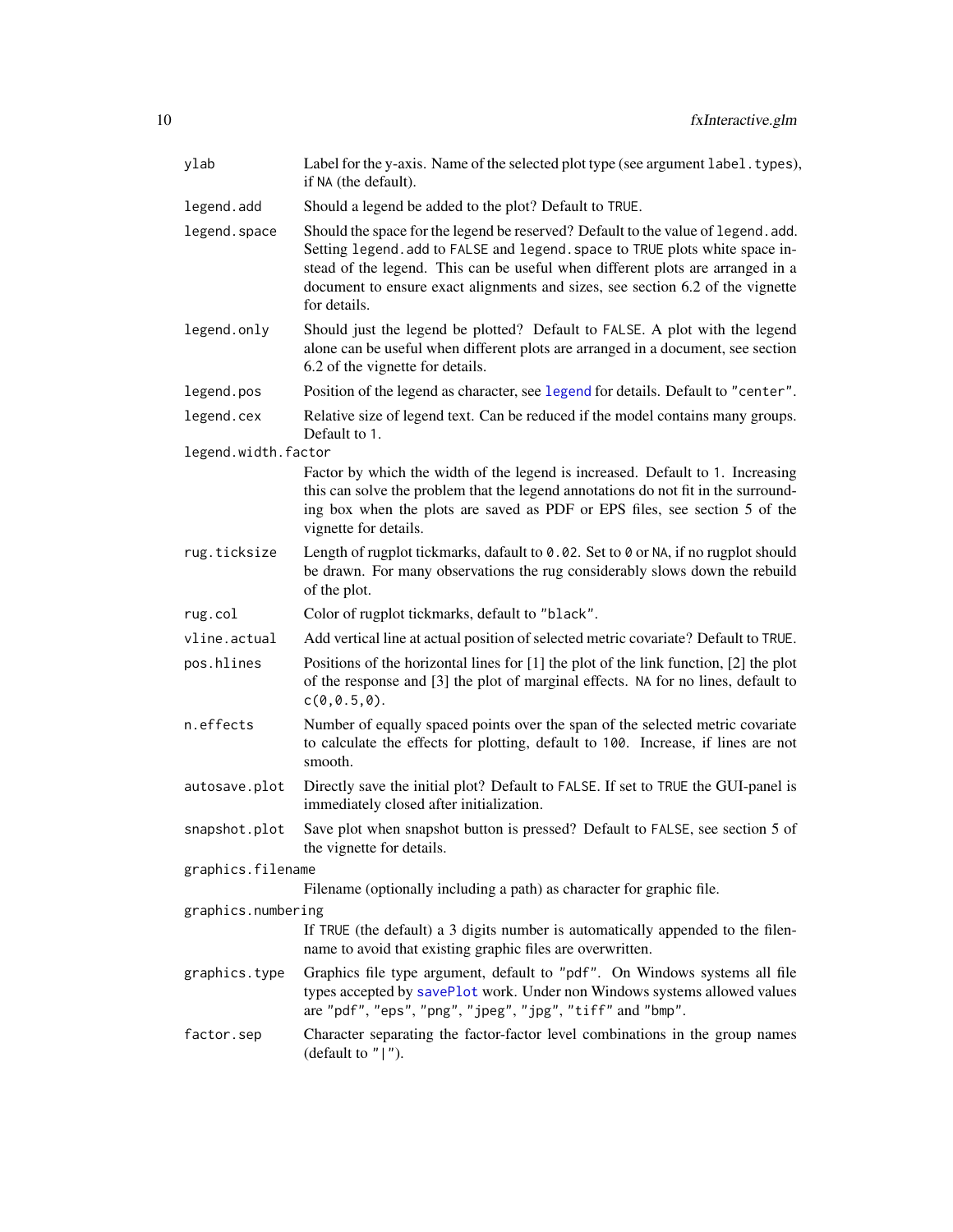<span id="page-10-0"></span>

| level.sep                 | Character separating the factor name and the corresponding factor levels in the<br>group names (default to ".").                             |
|---------------------------|----------------------------------------------------------------------------------------------------------------------------------------------|
| latex2console             | Should the textoutput triggered by the snapshot button be printed as LaTeX-<br>code? Default to FALSE.                                       |
| xtable.big.mark           |                                                                                                                                              |
|                           | Bigmark character for LaTeX output passed to print. xtable, default to ", ".                                                                 |
| xtable.decimal.mark       |                                                                                                                                              |
|                           | Decimal character for LaTeX output passed to print. xtable, default to ".".                                                                  |
| xtable.digits             | Number of digits for LaTeX output passed to xtable, default to NULL.                                                                         |
| xtable.booktabs           | xtable.display Display style for LaTeX output passed to xtable, default to NULL.                                                             |
|                           | Use the LaTeX package booktabs for horizontal lines in LaTeX tables, default<br>to FALSE. Passed to print. xtable.                           |
| panel.title               | Title used in the title bar of the GUI-panel of type character.                                                                              |
| label.button              | Label for the snapshot-button of type character.                                                                                             |
| label.slider.act          |                                                                                                                                              |
|                           | Additional label for the slider of the selected metric covariate of type character.                                                          |
| label.box.type            | Title for the radiogroup box of type character.                                                                                              |
| label.types               | Labels for radiogroup buttons (character vector of length 3). By default these<br>are also used as corresponding annotations for the y-axis. |
| label.box.groups          |                                                                                                                                              |
|                           | Title for the checkbox of type character.                                                                                                    |
| slider.width              | Width of each slider in points (default to 200).                                                                                             |
| slider.height             | Height of each slider in points (default to 60).                                                                                             |
| button.height             | Height of snapshot button in points (default to 30).                                                                                         |
| box.type.height           |                                                                                                                                              |
|                           | Height of radiobox for type selection in points (default to 90).                                                                             |
| box.group.character.width |                                                                                                                                              |
|                           | The width of the boxes is basically a this value times the number of characters<br>in points (default to 7).                                 |
| box.group.line.height     |                                                                                                                                              |
|                           | The height of the checkbox is this value times the number of groups in points<br>(default to 28).                                            |
| dist.obj.width            | Vertical distance between sliders and boxes and vertical margins in points (de-<br>fault to 20).                                             |
| dist.obj.height           |                                                                                                                                              |
|                           | Horizontal distance between panel objects in points (default to 10).                                                                         |
|                           | Other graphical parameters passed to par.                                                                                                    |

# Details

The only mandatory argument of the function is a fitted-model object of class [glm](#page-0-0). For this object the following prerequisites must be met: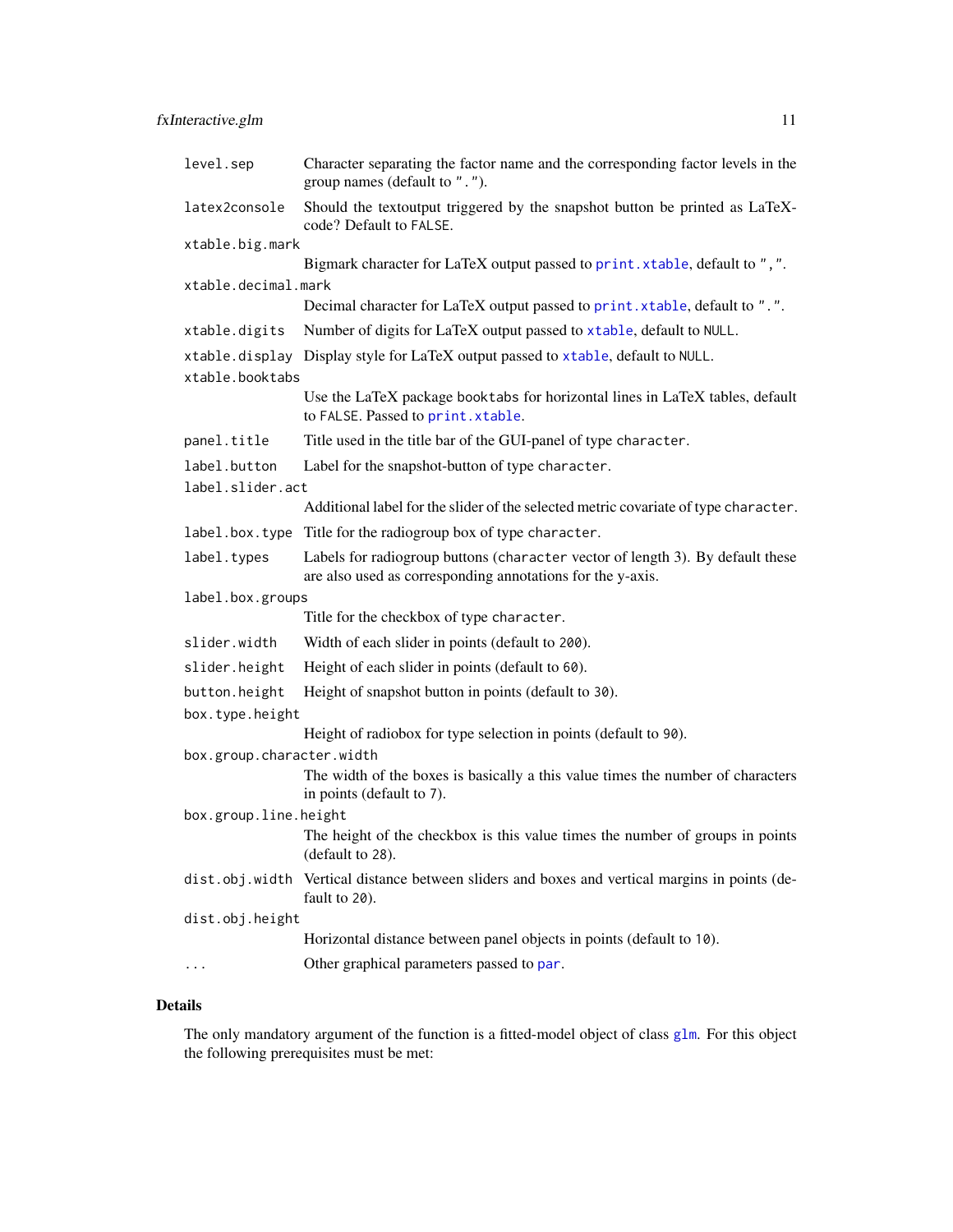- <span id="page-11-0"></span>• The model must contain at least one metric covariate.
- The model must be specified with the formula interface and the data frame containing the variables must be passed with the data argument.
- The categorical variables must be [factor](#page-0-0)s (ordered or unordered).

Please refer to the documentation of [fxInteractive](#page-5-1) or the vignette for more details.

#### Value

No object is returned, please refer to the documentation of [fxInteractive](#page-5-1) or the vignette for more details.

#### Author(s)

Martin Meermeyer <m.meermeyer@gmail.com>

#### References

Hoetker, G. (2007). The use of logit and probit models in strategic management research: Critical issues. *Strategic Management Journal*, 28(4), 331-343.

Kleiber, C., Zeileis, A. (2008). *Applied Econometrics with R*. New York: Springer.

#### Examples

```
### Model specification ###
data("creditdata")
## Treat ordered factors as unordered factors.
options(contrasts=c("contr.treatment","contr.treatment"))
model.cd <- glm(credit \sim amount + I(amount^2) + age + duration*teleph + housing,
    family=binomial, data=creditdata)
## Not run:
### Basic usage ###
## RStudio users may need to change the graphic device, see details.
options(device = "x11")
## Using defaults
fxInteractive(model.cd)
## Switch text output to LaTeX
fxInteractive(model.cd, latex2console = TRUE)
## Continental European number format in LaTeX output
fxInteractive(model.cd, latex2console = TRUE, decimal.mark = ",", big.mark = ".")
## Save plot as PDF to current working directory when 'Snapshot' is clicked
fxInteractive(model.cd, snapshot.plot = TRUE)
```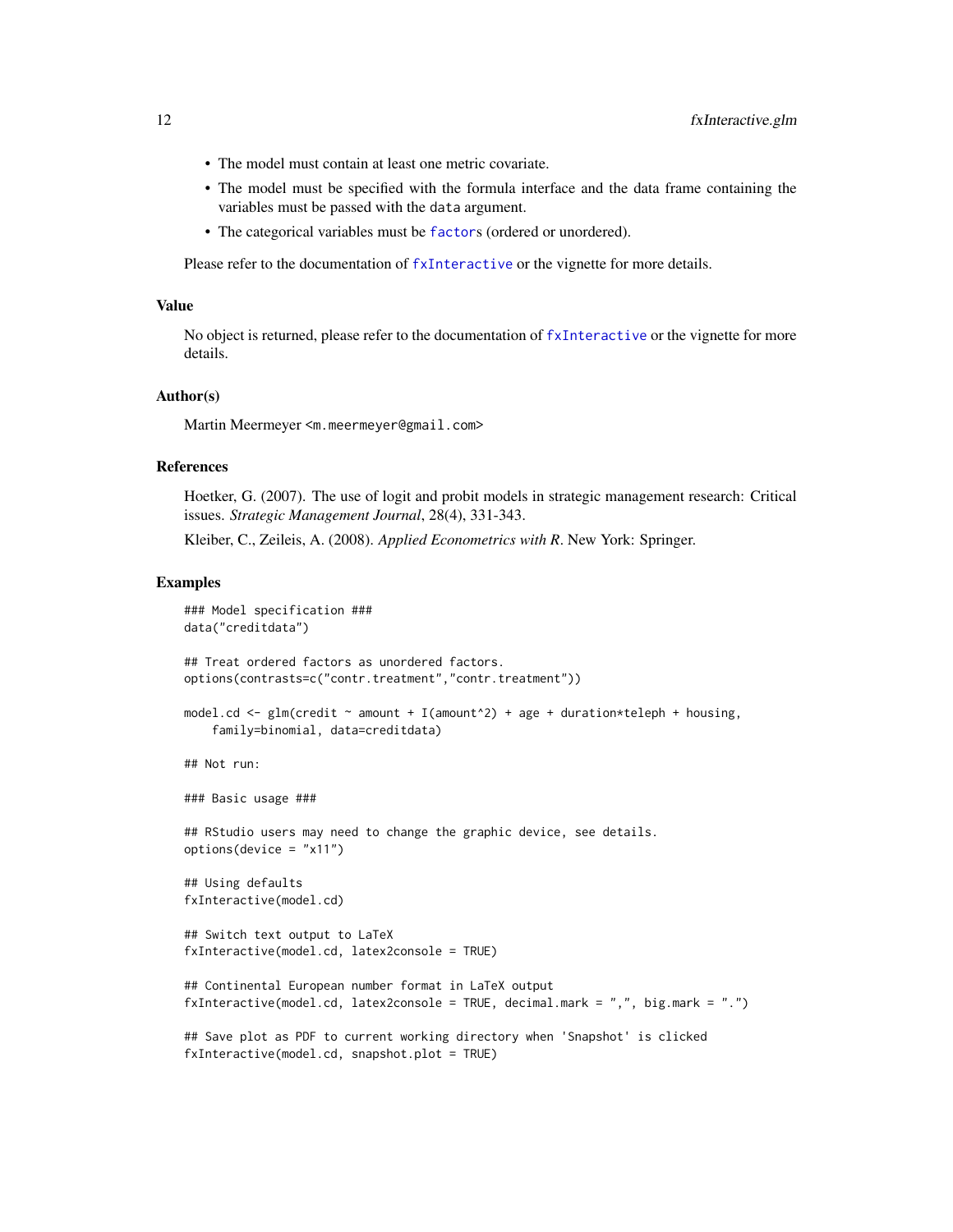```
## Change color scheme and line types
fxInteractive(model.cd, col = rep(c(2,4)), each = 3), lty = c(1,3,5))
## Change separation characters
fxInteractive(model.cd, factor.sep = "-", level.sep = ">")
## Suppress legend
fxInteractive(model.cd, legend.add = FALSE)
## Suppress rug plot
fxInteractive(model.cd, rug.ticksize = NA)
## Set initial values of metric covatiates
fxInteractive(model.cd, initial.values = list(amount=5000, age=30, duration=24))
## Preselect covariate, plot type and groups
fxInteractive(model.cd, preselect.var = "duration", preselect.type = "response",
   preselect.groups = c(2,5)## Preselect covariate and plot type and change axis annotations
fxInteractive(model.cd, preselect.var = "duration", preselect.type = "response",
   xlab = "duration (months)", ylab = "probability of credit default")
### Visualization of statistical concepts ###
## Nonparametric effect
require("splines")
model.cd.bs \leq glm(credit \sim bs(amount) + age + duration*teleph + housing,
    family = binomial, data = creditdata)
fxInteractive(model.cd.bs, preselect.var = "amount")
## Generalized additive model
require("mgcv")
model.cd.mgcv <- gam(credit \sim s(amount) + age + duration*teleph + housing,
family = binomial, data = creditdata)
fxInteractive(model.cd.mgcv)
## Interaction effect (directly)
fxInteractive(model.cd, preselect.var = "duration")
## Interaction effect (indirectly)
fxInteractive(model.cd, preselect.var = "age")
# manipulate slider for 'duration'
## Quasi-complete separation
# example from Kleiber, Zeileis (2008), p. 130ff
require("AER")
data("MurderRates")
model.mr <- glm(I(executions > 0) \sim time + income + noncauc + lfp + southern,
    family = binomial, data = MurderRates)
fxInteractive(model.mr, preselect.var = "income", preselect.type = "response")
```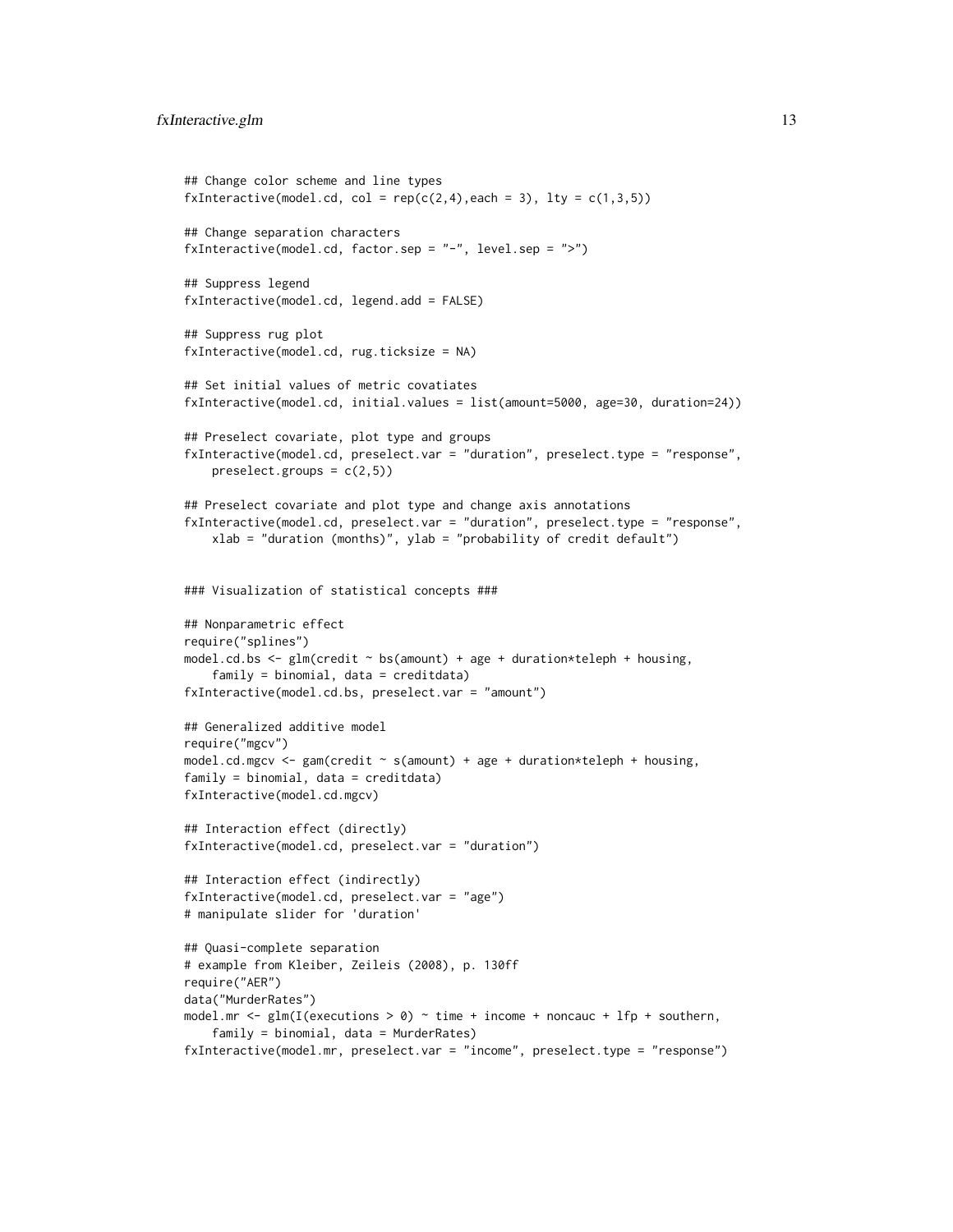```
### Additional examples ###
## Customize device for printing
fxInteractive(model.cd,
   dev<u>.width = 6</u>,
   dev.width.legend = 4,
   dev.height = 6,
    dev.pointsize = 6,
    col = c("darkred","red","salmon","darkblue","blue","lightblue"),
    legend.width.factor = 1.1,
    vline.actual = FALSE,
    snapshot.plot = TRUE,
    graphics.filename = "creddefault-termplot",
   mar = c(2.5, 2.5, 1, 1)+0.1,
   mgp = c(1.5, 0.5, 0),
   tcl = -0.3## Save predefined plot automatically
fxInteractive(model.cd,
    initial.values = list(amount=5000, duration=24, age=30),
   preselect.var = "duration",
   preselect.type = "link",
   autosave.plot = TRUE,
    graphics.filename = "fig-creddefault-duration-link",
    legend.width.factor = 1.05)
## Modifications for models with many groups
# Increase space for legend and squeeze panel controls
model.cd.moregroups \leq glm(credit \sim amount + I(amount^2) + age
    + duration*teleph + housing + job, family = binomial, data = creditdata)
fxInteractive(model.cd.moregroups,
   dev.width.legend = 9,
    legend. cex = 1,box.type.height = 90,
    box.group.character.width = 6,
   box.group.line.height = 25,
    dist.obj.height = 2)
# Squeeze legend and panel controls
model.cd.manygroups <- glm(credit \sim amount + I(amount^2) + age
    + duration*teleph + housing + intuse, family = binomial, data = creditdata)
fxInteractive(model.cd.manygroups,
   dev.width.legend = 6,
    legend.cex = 0.54,
    box.type.height = 90,
    box.group.character.width = 6,
   box.group.line.height = 25,
    dist.obj.height = 2)
# Note that checkbox for groups grows beyond screen
```
# Preselect groups and specifiy color and line types directly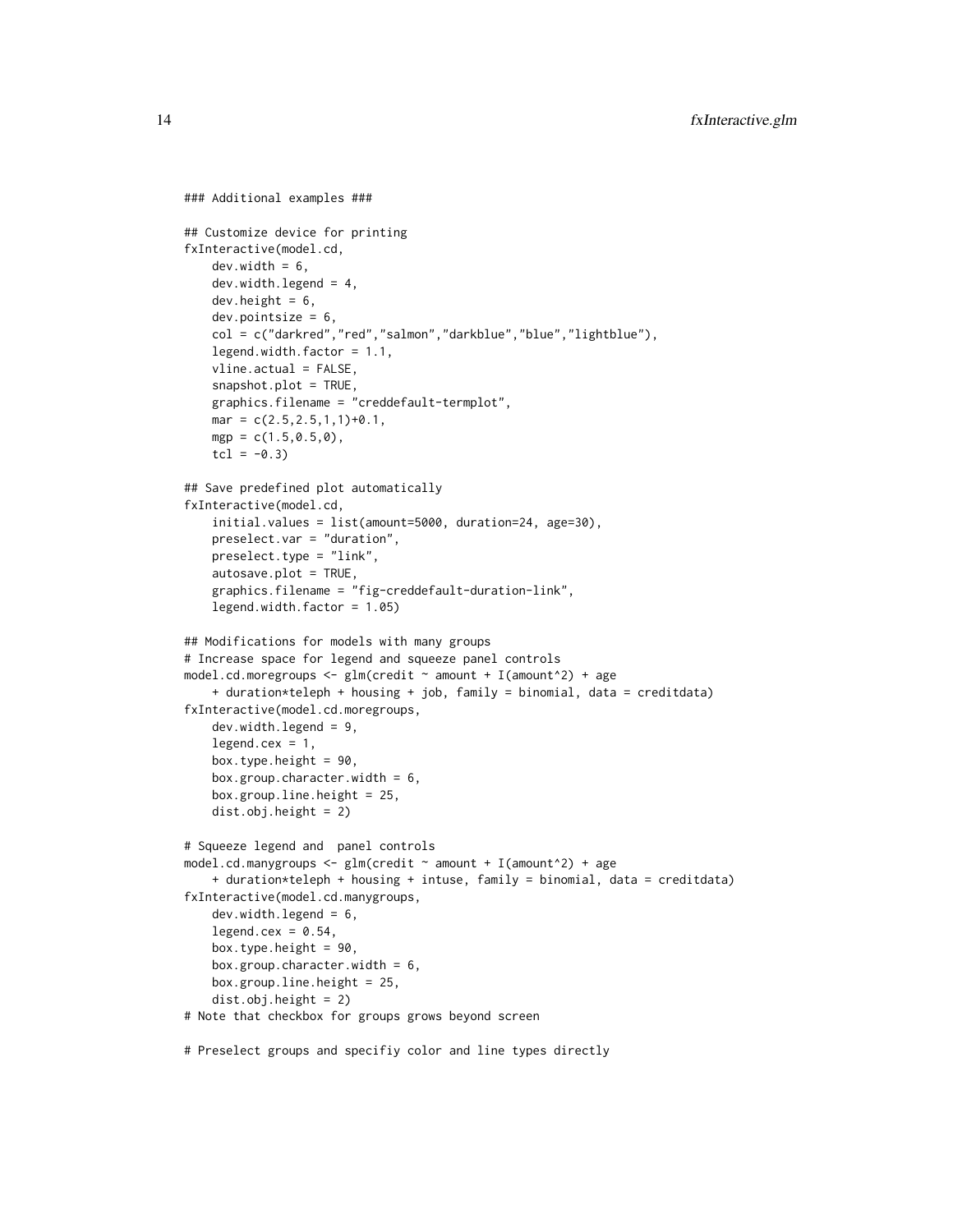# <span id="page-14-0"></span>fxInteractive.lm 15

```
model.cd.manygroups \leq glm(credit \sim amount + I(amount<sup>^2</sup>) + age
    + duration*teleph + housing + intuse, family = binomial, data = creditdata)
index.groups <- c(1,11,21,31,41,51)
vec.col <- NULL
vec.col[index.groups] <- c(1:6)
vec.lty <- NULL
vec.lty[index.groups] \leftarrow rep(c(1,2), each = 3)fxInteractive(model.cd.manygroups,
preselect.var = "amount",
preselect.groups = index.groups,
col = vec.col,lty = vec.lty)## End(Not run)
```
<span id="page-14-1"></span>fxInteractive.lm *Interactive Interpretation of Multiple Linear Regression Models*

# Description

This method facilitates the interpretation of multiple linear regression models and is a byproduct of the method [fxInteractive.glm](#page-7-1) for generalized linear models.

#### Usage

```
## S3 method for class 'lm'
fxInteractive(model, initial.values = as.list(NULL),
    preselect.var = NA, preselect.type = "effect", preselect.groups = NULL,
    dev.height = 18, dev.width = 18, dev.width.legend = 8, dev.pointsize = 10,
    dev.defined = FALSE, ylim = NA, col = NA, lty = 1, lwd = 1,
   main = NA, main.line = 1.5, xlab = NA, ylab = NA,
    legend.add = TRUE, legend.space = legend.add, legend.only = FALSE,
    legend.pos = "center", legend.cex = 1, legend.width.factor = 1,
    rug.ticksize = 0.02, rug.col = "black", vline.actual = TRUE,
    pos.hlines = c(\emptyset, \emptyset), n.effects = 100,
    autosave.plot = FALSE, snapshot.plot = FALSE,
    graphics.filename = "LinRegIntPlot", graphics.numbering = !autosave.plot,
   graphics.type = "pdf", factor.sep = "|", level.sep = ".",
    latex2console = FALSE, xtable.big.mark = ".", xtable.decimal.mark = ",",
    xtable.digits = NULL, xtable.display = NULL, xtable.booktabs = FALSE,
    panel.title = "Linear Model", label.button = "Snapshot",
    label.slider.act = "Variable displayed: ", label.box.type = "Type",
    label.types = c("effect", "marginal effect"),
    label.box.groups = "Groups",
    slider.width = 200, slider.height = 60, button.height = 30.
   box.type.height = 75, box.group.character.width = 7,
   box.group.line.height = 28, dist.obj.width = 20,
    dist.obj.height = 10, ...)
```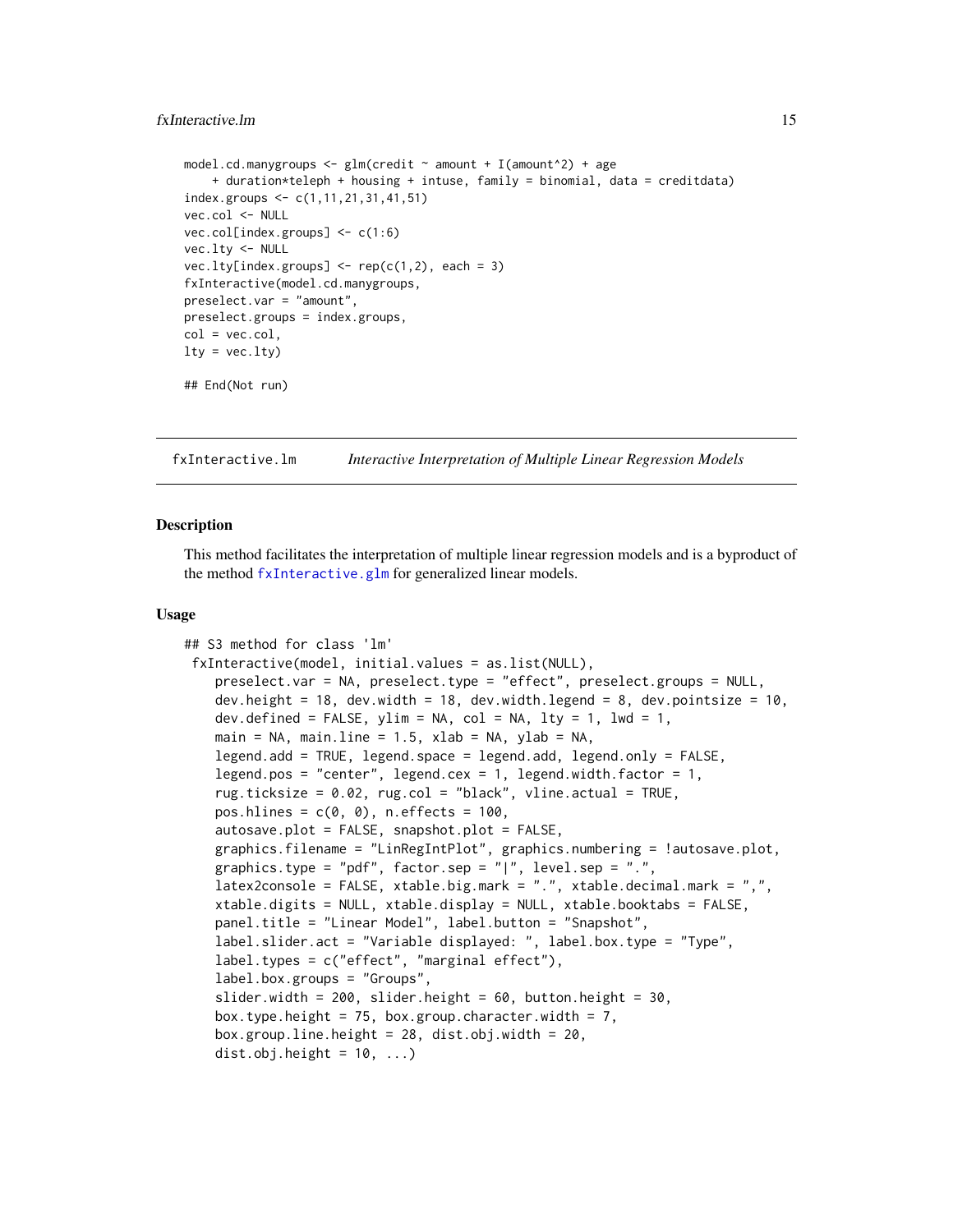# <span id="page-15-0"></span>Arguments

| model            | Object of class $\text{lm}$ (mandatory).                                                                                                                                                                                                                                                                                                              |
|------------------|-------------------------------------------------------------------------------------------------------------------------------------------------------------------------------------------------------------------------------------------------------------------------------------------------------------------------------------------------------|
|                  | initial. values Initial values for the metric covariates in a named list, default to the means. See<br>section 4 of the vignette and examples below.                                                                                                                                                                                                  |
| preselect.var    | Name of continuous variable to be displayed as character or NA (default) for<br>menu selection.                                                                                                                                                                                                                                                       |
|                  | preselect. type The type of the initial plot to be displayed. Must be one of the values "effect"<br>(default) or "marginal".                                                                                                                                                                                                                          |
| preselect.groups |                                                                                                                                                                                                                                                                                                                                                       |
|                  | Numeric vector with the index of the groups which are displayed in the initial<br>plot. If NULL (the default) all groups are displayed.                                                                                                                                                                                                               |
| dev.height       | Height of graphic device in cm, default to 18.                                                                                                                                                                                                                                                                                                        |
| dev.width        | Width of plot area in graphic device in cm, default to 18.                                                                                                                                                                                                                                                                                            |
| dev.width.legend |                                                                                                                                                                                                                                                                                                                                                       |
|                  | Width of legend area in graphic device in cm, default to 8.                                                                                                                                                                                                                                                                                           |
| dev.pointsize    | Character pointsize of graphic device, default to 10.                                                                                                                                                                                                                                                                                                 |
| dev.defined      | Graphic device predefined? Default to FALSE, see section 6.3 of the vignette for<br>usage.                                                                                                                                                                                                                                                            |
| ylim             | With a numeric vector of length 2 the plot limits in y-direction can be set. If NA<br>(the default) these are determined automatically.                                                                                                                                                                                                               |
| col              | Vector of color specifications to represent different groups. Passed to the line<br>commands and the legend. Actual palette and consecutive sequence if NA (de-<br>fault).                                                                                                                                                                            |
| lty              | Vector of line type specifications to represent different groups. Passed to the line<br>commands and the legend, default to solid lines.                                                                                                                                                                                                              |
| lwd              | Vector of line width specifications to represent different groups. Passed to the<br>line commands and the legend, default to 1.                                                                                                                                                                                                                       |
| main             | Title for the plot, default to NA.                                                                                                                                                                                                                                                                                                                    |
| main.line        | Height for plot title in lines which is passed to title(), default to 1.5.                                                                                                                                                                                                                                                                            |
| xlab             | Label for the x-axis. Name of the selected covariate, if NA (the default).                                                                                                                                                                                                                                                                            |
| ylab             | Label for the y-axis. Name of the selected plot type (see argument label. types),<br>if NA (the default).                                                                                                                                                                                                                                             |
| legend.add       | Should a legend be added to the plot? Default to TRUE.                                                                                                                                                                                                                                                                                                |
| legend.space     | Should the space for the legend be reserved? Default to the value of legend. add.<br>Setting legend. add to FALSE and legend. space to TRUE plots white space in-<br>stead of the legend. This can be useful when different plots are arranged in a<br>document to ensure exact alignments and sizes, see section 6.2 of the vignette<br>for details. |
| legend.only      | Should just the legend be plotted? Default to FALSE. A plot with the legend<br>alone can be useful when different plots are arranged in a document, see section<br>6.2 of the vignette for details.                                                                                                                                                   |
| legend.pos       | Position of the legend as character, see legend for details. Default to "center".                                                                                                                                                                                                                                                                     |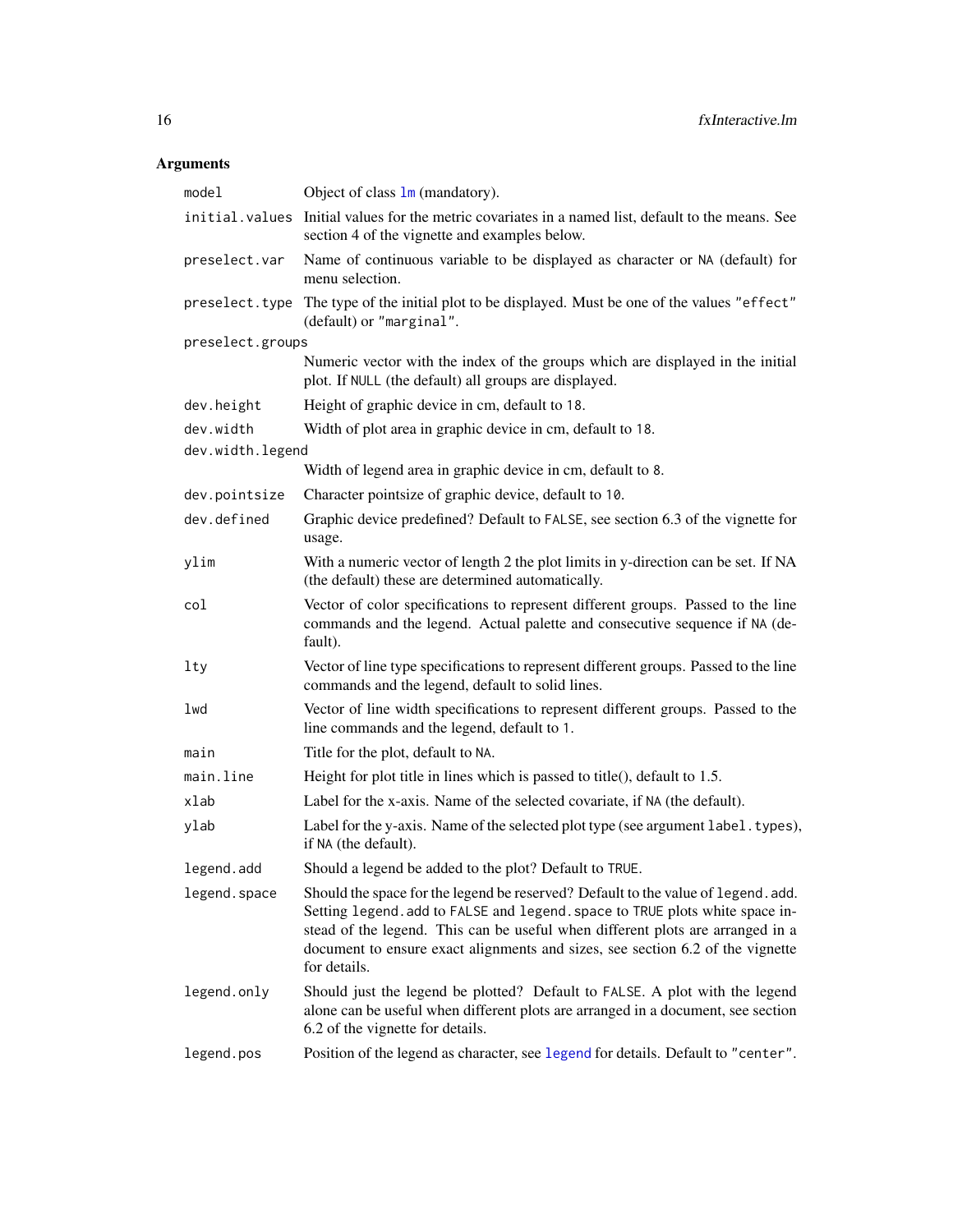<span id="page-16-0"></span>

| legend.cex          | Relative size of legend text. Can be reduced if the model contains many groups.<br>Default to 1.                                                                                                                                                                            |
|---------------------|-----------------------------------------------------------------------------------------------------------------------------------------------------------------------------------------------------------------------------------------------------------------------------|
| legend.width.factor |                                                                                                                                                                                                                                                                             |
|                     | Factor by which the width of the legend is increased. Default to 1. Increasing<br>this can solve the problem that the legend annotations do not fit in the surround-<br>ing box when the plots are saved as PDF or EPS files, see section 5 of the<br>vignette for details. |
| rug.ticksize        | Length of rugplot tickmarks, dafault to 0.02. Set to 0 or NA, if no rugplot should<br>be drawn. For many observations the rug considerably slows down the rebuild<br>of the plot.                                                                                           |
| rug.col             | Color of rugplot tickmarks, default to "black".                                                                                                                                                                                                                             |
| vline.actual        | Add vertical line at actual position of selected metric covariate? Default to TRUE.                                                                                                                                                                                         |
| pos.hlines          | Positions of the horizontal lines for [1] the plot of the effects and [2] the plot of<br>marginal effects. NA for no lines, default to $c(\theta, \theta)$ .                                                                                                                |
| n.effects           | Number of equally spaced points over the span of the selected metric covariate<br>to calculate the effects for plotting, default to 100. Increase, if lines are not<br>smooth.                                                                                              |
| autosave.plot       | Directly save the initial plot? Default to FALSE. If set to TRUE the GUI-panel is<br>immediately closed after initialization.                                                                                                                                               |
| snapshot.plot       | Save plot when snapshot button is pressed? Default to FALSE, see section 5 of<br>the vignette for details.                                                                                                                                                                  |
| graphics.filename   |                                                                                                                                                                                                                                                                             |
|                     | Filename (optionally including a path) as character for graphic file.                                                                                                                                                                                                       |
| graphics.numbering  |                                                                                                                                                                                                                                                                             |
|                     | If TRUE (the default) a 3 digits number is automatically appended to the filen-<br>name to avoid that existing graphic files are overwritten.                                                                                                                               |
| graphics.type       | Graphics file type argument, default to "pdf". On Windows systems all file<br>types accepted by savePlot work. Under non Windows systems allowed values<br>are "pdf", "eps", "png", "jpeg", "jpg", "tiff" and "bmp".                                                        |
| factor.sep          | Character separating the factor-factor level combinations in the group names<br>(default to $"   "$ ).                                                                                                                                                                      |
| level.sep           | Character separating the factor name and the corresponding factor levels in the<br>group names (default to ".").                                                                                                                                                            |
| latex2console       | Should the textoutput triggered by the snapshot button be printed as LaTeX-<br>code? Default to FALSE.                                                                                                                                                                      |
| xtable.big.mark     |                                                                                                                                                                                                                                                                             |
|                     | Bigmark character for LaTeX output passed to print. xtable, default to ", ".                                                                                                                                                                                                |
| xtable.decimal.mark |                                                                                                                                                                                                                                                                             |
|                     | Decimal character for LaTeX output passed to print. xtable, default to ".".                                                                                                                                                                                                 |
| xtable.digits       | Number of digits for LaTeX output passed to xtable, default to NULL.                                                                                                                                                                                                        |
|                     | xtable.display Display style for LaTeX output passed to xtable, default to NULL.                                                                                                                                                                                            |
| xtable.booktabs     | Use the LaTeX package booktabs for horizontal lines in LaTeX tables, default<br>to FALSE. Passed to print. xtable.                                                                                                                                                          |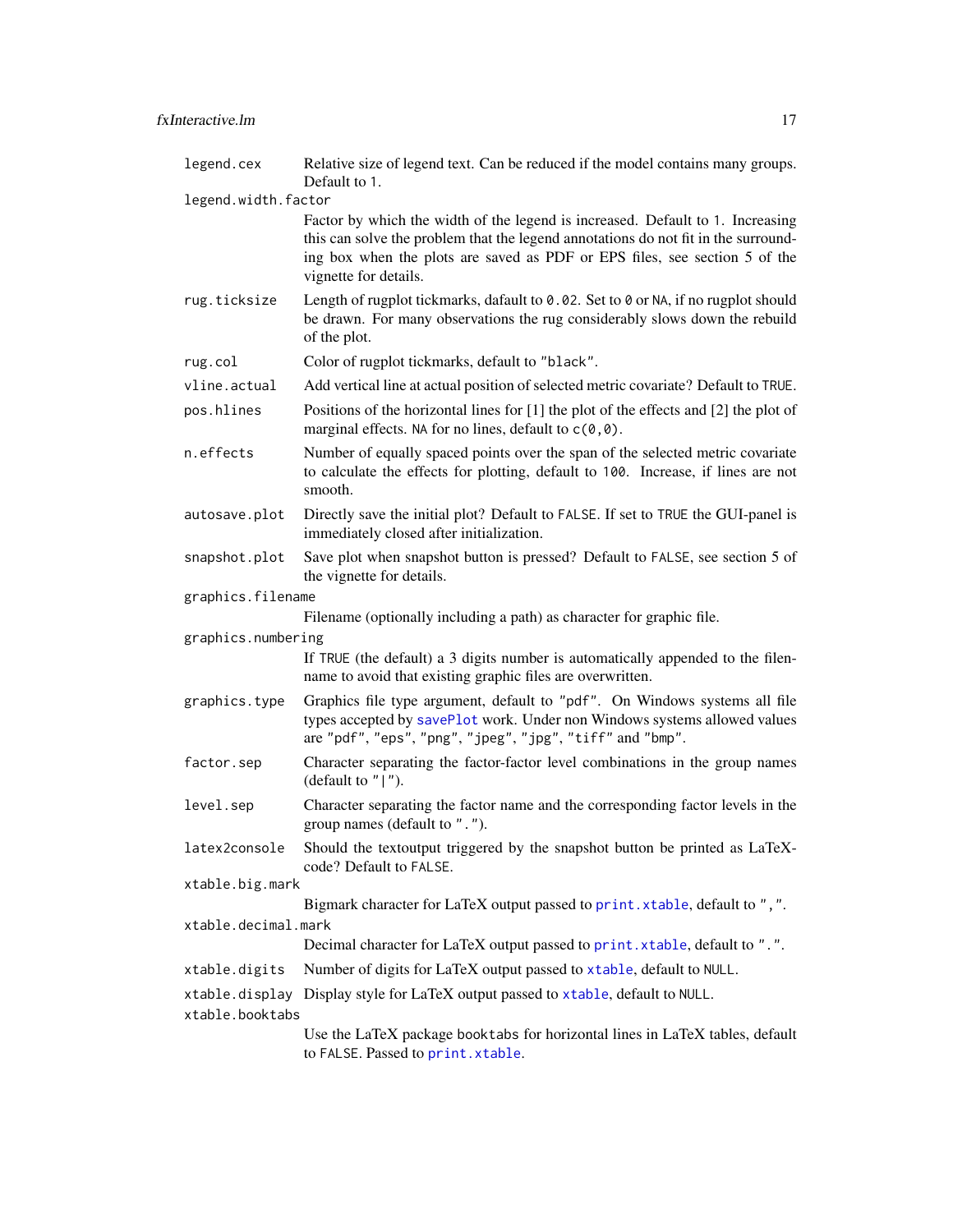<span id="page-17-0"></span>

| panel.title               | Title used in the title bar of the GUI-panel of type character.                                                                              |  |
|---------------------------|----------------------------------------------------------------------------------------------------------------------------------------------|--|
| label.button              | Label for the snapshot-button of type character.                                                                                             |  |
| label.slider.act          |                                                                                                                                              |  |
|                           | Additional label for the slider of the selected metric covariate of type character.                                                          |  |
|                           | label.box.type Title for the radiogroup box of type character.                                                                               |  |
| label.types               | Labels for radiogroup buttons (character vector of length 2). By default these<br>are also used as corresponding annotations for the y-axis. |  |
| label.box.groups          |                                                                                                                                              |  |
|                           | Title for the checkbox of type character.                                                                                                    |  |
| slider.width              | Width of each slider in points (default to 200).                                                                                             |  |
| slider.height             | Height of each slider in points (default to 60).                                                                                             |  |
| button.height             | Height of snapshot button in points (default to 30).                                                                                         |  |
| box.type.height           |                                                                                                                                              |  |
|                           | Height of radiobox for type selection in points (default to 90).                                                                             |  |
| box.group.character.width |                                                                                                                                              |  |
|                           | The width of the boxes is basically a this value times the number of characters<br>in points (default to 7).                                 |  |
| box.group.line.height     |                                                                                                                                              |  |
|                           | The height of the checkbox is this value times the number of groups in points<br>(default to 28).                                            |  |
|                           | dist.obj.width Vertical distance between sliders and boxes and vertical margins in points (de-<br>fault to 20).                              |  |
| dist.obj.height           |                                                                                                                                              |  |
|                           | Horizontal distance between panel objects in points (default to 10).                                                                         |  |
| $\cdots$                  | Other graphical parameters passed to par.                                                                                                    |  |

# Details

The only mandatory argument of the function is a fitted-model object of class [lm](#page-0-0). For this object the following prerequisites must be met:

- The model must contain at least one metric covariate.
- The model must be specified with the formula interface and the data frame containing the variables must be passed with the data argument.
- The categorical variables must be [factor](#page-0-0)s (ordered or unordered).

Please refer to the documentation of [fxInteractive](#page-5-1) or the vignette for more details.

# Value

No object is returned, please refer to the documentation of [fxInteractive](#page-5-1) or the vignette for more details.

# Author(s)

Martin Meermeyer <m.meermeyer@gmail.com>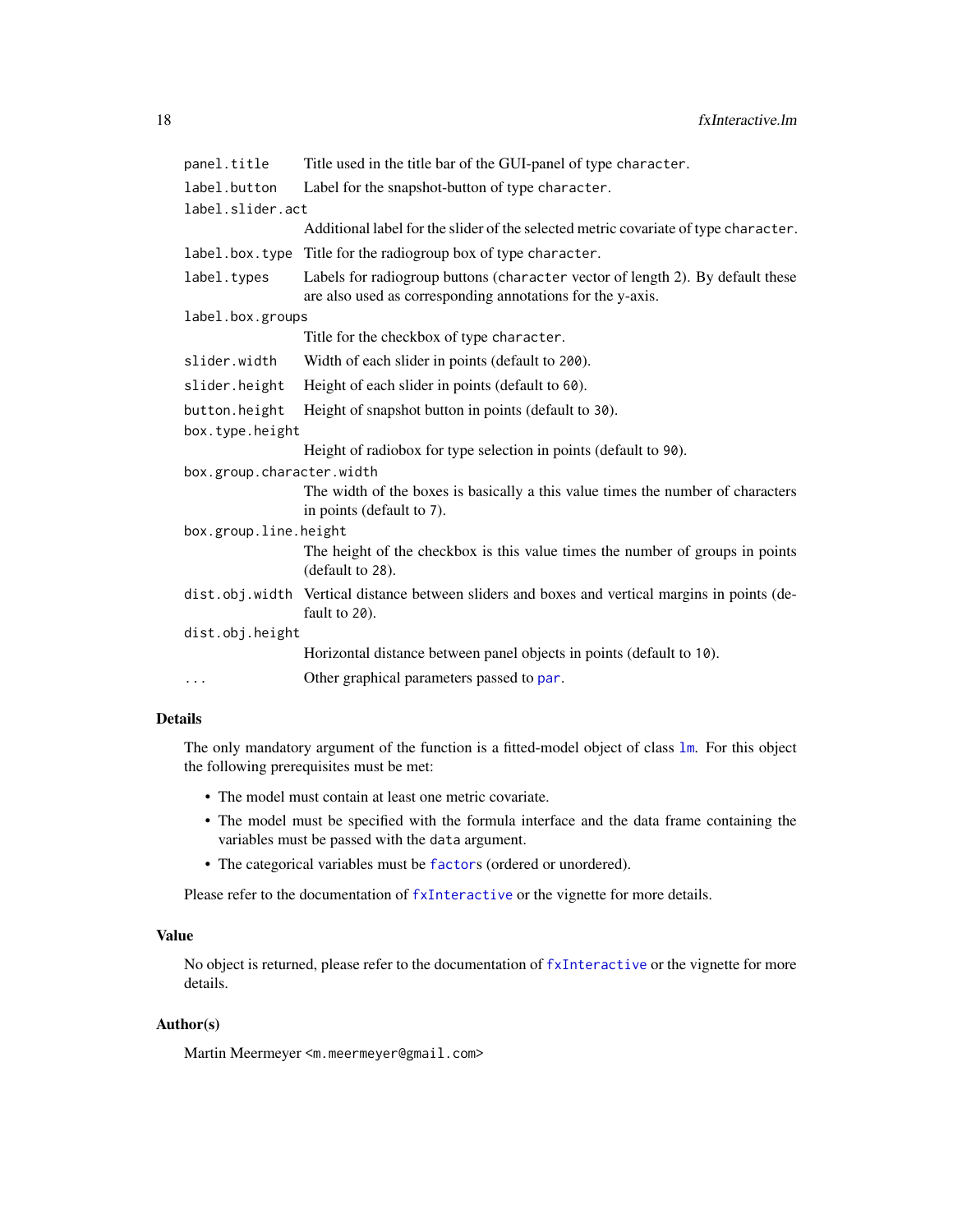# fxInteractive.lm 19

# Examples

```
### Model specification ###
data("munichrent03")
## Treat ordered factors as unordered factors.
options(contrasts=c("contr.treatment","contr.treatment"))
model.rent \leq lm(rent \sim yearc + I(yearc^2) + rooms + area*location + upkitchen,
   data=munichrent03)
## Not run:
### Basic usage ###
## RStudio users may need to change the graphic device, see details.
options(device = "x11")
## Using defaults
fxInteractive(model.rent)
## Switch text output to LaTeX
fxInteractive(model.rent, latex2console = TRUE)
## Continental European number format in LaTeX output
fxInteractive(model.rent, latex2console = TRUE, xtable.decimal.mark = ",", xtable.big.mark = ".")
## Save plot as PDF to current working directory when 'Snapshot' is clicked
fxInteractive(model.rent, snapshot.plot = TRUE)
## Change color scheme and line types
fxInteractive(model.rent, col = rep(c(1,2,4),each = 2), lty = c(1,5))
## Change separation characters
fxInteractive(model.rent, factor.sep = "-", level.sep = ">")
## Suppress legend
fxInteractive(model.rent, legend.add = FALSE)
## Suppress rug plot
fxInteractive(model.rent, rug.ticksize = NA)
## Set initial values of metric covatiates
fxInteractive(model.rent, initial.values = list(yearc=1990, rooms=3, area=80))
## Preselect covariate, plot type and groups
fxInteractive(model.rent, preselect.var = "yearc", preselect.type = "marginal",
   preselect.groups = c(2,4,6)## Preselect covariate and plot type and change axis annotations
fxInteractive(model.rent, preselect.var = "yearc", preselect.type = "effect",
   xlab = "year of construction", ylab = "net rent (EUR)")
```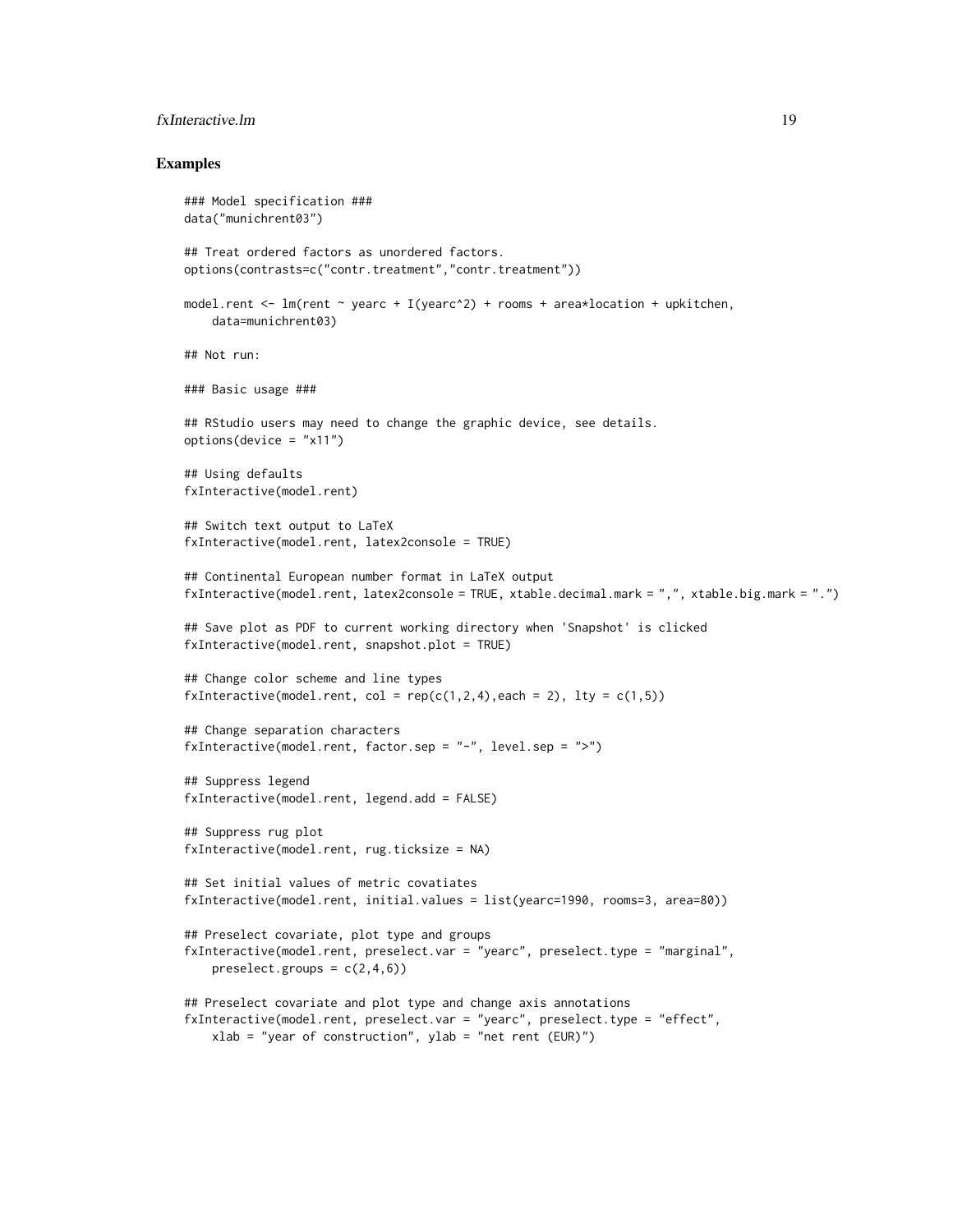```
### Visualization of statistical concepts ###
## Nonlinear effect
fxInteractive(model.rent, preselect.var = "yearc")
## Nonparametric effect
require("splines")
model.rent.bs \leq lm(rent \sim bs(yearc) + rooms + area*location + upkitchen,
    data = munichrent03)
model.rent.bs$data <- munichrent03
fxInteractive(model.rent.bs, preselect.var = "yearc")
# Note that the data must be attached to the fitted-model object
# afterwards, see section 7 of the vignette for details.
## Interaction effect (directly)
fxInteractive(model.rent, preselect.var = "area")
## Interaction effect (indirectly)
fxInteractive(model.rent, preselect.var = "yearc")
# manipulate slider for 'area'
### Additional examples ###
## Customize device for printing
fxInteractive(model.rent,
    dev<u>width</u> = <math>6,
    dev.width.legend = 4,
    dev.height = 6,
    dev.pointsize = 6,
    col = c("red","darkred","blue","darkblue","green","darkgreen"),
    legend.width.factor = 1.1,
    vline.actual = FALSE,
    snapshot.plot = TRUE,
    graphics.filename = "munichrent-termplot",
   mar = c(2.5, 2.5, 1, 1)+0.1,
    mgp = c(1.5, 0.5, 0),
    tcl = -0.3## Save predefined plot automatically
fxInteractive(model.rent,
    initial.values = list(yearc=1990, rooms=3, area=80),
    preselect.var = "area",
    preselect.type = "marginal",
    autosave.plot = TRUE,
    graphics.filename = "fig-rent-area-marg",
    legend.width.factor = 1.05)
## Modifications for models with many groups
# Increase space for legend and squeeze panel controls
model.rent.moregroups <- lm(rent ~ yearc + I(yearc^2) + rooms + area*location
    + upkitchen + bathtile, data = munichrent03)
```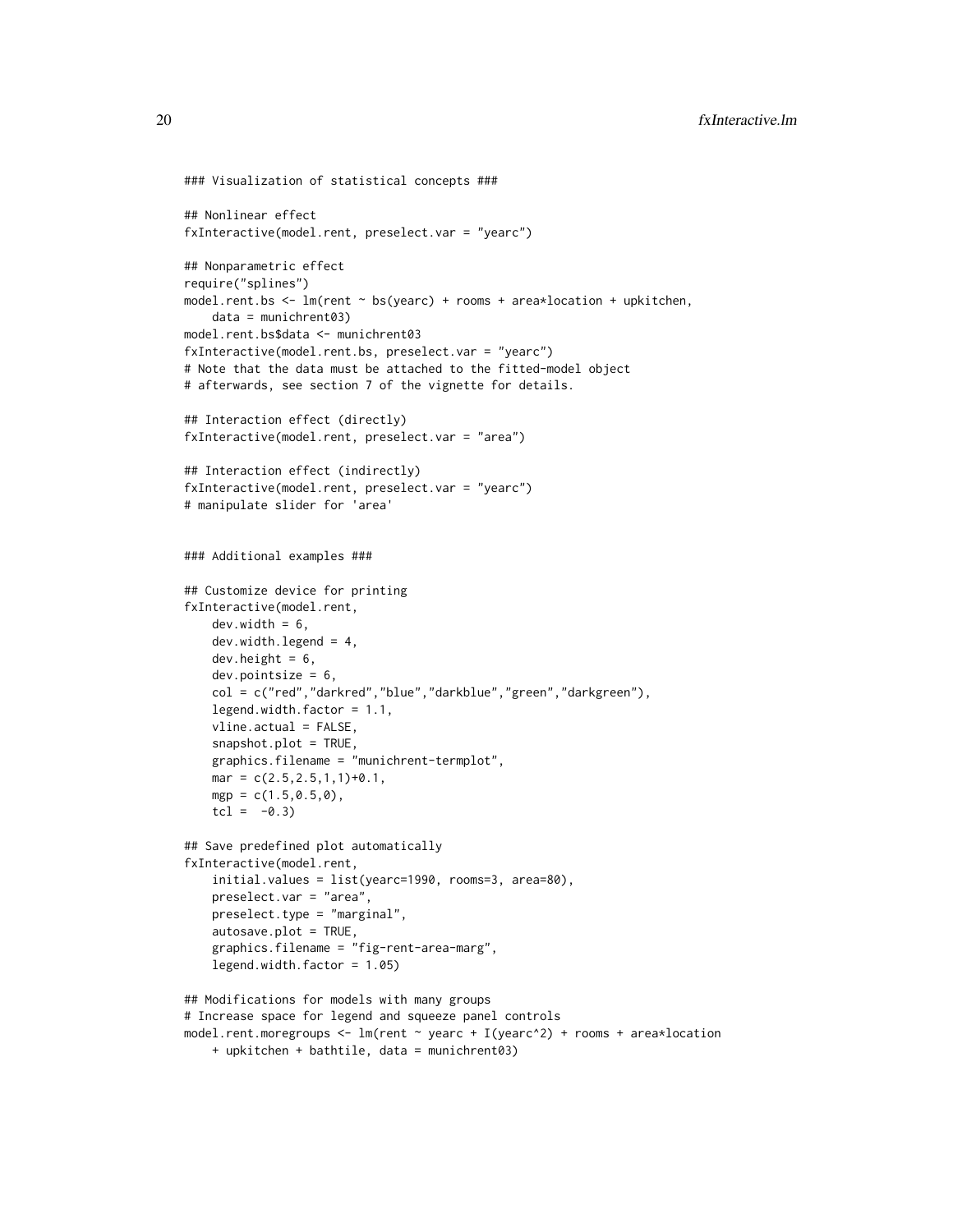```
fxInteractive(model.rent.moregroups,
    dev.width.legend = 9,
    legend. cex = 1,box.type.height = 65,
   box.group.character.width = 6,
   box.group.line.height = 28,
    dist.obj.height = 2)
# Squeeze legend and panel controls
model.rent.manygroups <- lm(rent \sim yearc + I(yearc^2) + rooms + area+ district + upkitchen, data = munichrent03)
fxInteractive(model.rent.manygroups,
    dev.width.legend = 6,
    legend.cex = 0.65,
    box.type.height = 90,
   box.group.character.width = 6,
   box.group.line.height = 25,
    dist.obj.height=2)
# Note that checkbox for groups grows beyond screen
# Preselect groups and specifiy color and line types directly
model.rent.manygroups <- lm(rent \sim yearc + I(yearc^2) + rooms + area+ district + upkitchen, data = munichrent03)
index.groups <- c(3,4,17,18,49,50)
vec.col <- NULL
vec.col[index.groups] <- c(1:6)
vec.lty <- NULL
vec.lty[index.groups] \leftarrow rep(c(1,2), each = 3)fxInteractive(model.rent.manygroups,
preselect.var = "area",
preselect.groups = index.groups,
col = vec.col,lty = vec.lty)## End(Not run)
```
<span id="page-20-1"></span>fxInteractive.lme *Interactive Interpretation of Linear Mixed-Effects Models*

# **Description**

This method facilitates the interpretation of linear mixed-effects models and is a byproduct of the method [fxInteractive.glm](#page-7-1) for generalized linear models.

#### Usage

```
## S3 method for class 'lme'
fxInteractive(model, predict.lme.level = 0, initial.values = as.list(NULL),
    preselect.var = NA, preselect.type = "effect", preselect.groups = NULL,
   dev.height = 18, dev.width = 18, dev.width.legend = 8, dev.pointsize = 10,
```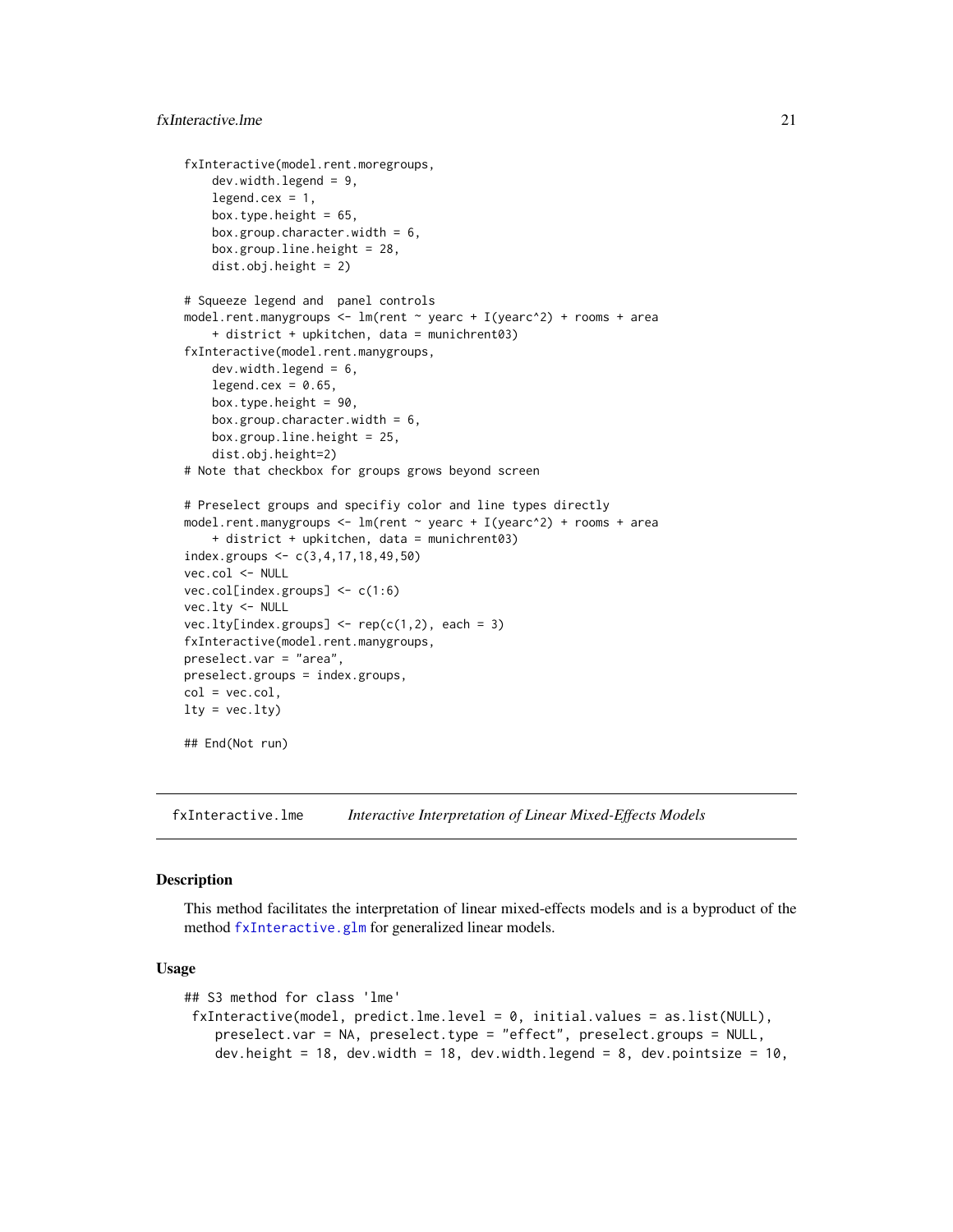```
dev.defined = FALSE, ylim = NA, col = NA, lty = 1, lwd = 1,
main = NA, main.line = 1.5, xlab = NA, ylab = NA,
legend.add = TRUE, legend.space = legend.add, legend.only = FALSE,
legend.pos = "center", legend.cex = 1, legend.width.factor = 1,
rug.ticksize = 0.02, rug.col = "black", vline.actual = TRUE,
pos.hlines = c(0, 0), n.effects = 100,
autosave.plot = FALSE, snapshot.plot = FALSE,
graphics.filename = "LinRegIntPlot", graphics.numbering = !autosave.plot,
graphics.type = "pdf", factor.sep = "|", level.sep = ".",
latex2console = FALSE, xtable.big.mark = ".", xtable.decimal.mark = ",",
xtable.digits = NULL, xtable.display = NULL, xtable.booktabs = FALSE,
panel.title = "Linear Mixed-Effects Model", label.button = "Snapshot",
label.slider.act = "Variable displayed: ", label.box.type = "Type",
label.types = c("effect", "marginal effect"),
label.box.groups = "Groups",
slider.width = 200, slider.height = 60, button.height = 30,
box.type.height = 75, box.group.character.width = 7,
box.group.line.height = 28, dist.obj.width = 20,
dist.obj.height = 10, ...)
```
# Arguments

| model            | Object of class lme (package nlme) (mandatory).                                                                                                      |  |  |
|------------------|------------------------------------------------------------------------------------------------------------------------------------------------------|--|--|
|                  | predict.lme.level                                                                                                                                    |  |  |
|                  | Level of grouping to be displayed, passed to predict. Ime. Only one level can<br>be displayed, default to 0.                                         |  |  |
|                  | initial. values Initial values for the metric covariates in a named list, default to the means. See<br>section 4 of the vignette and examples below. |  |  |
| preselect.var    | Name of continuous variable to be displayed as character or NA (default) for<br>menu selection.                                                      |  |  |
|                  | preselect. type The type of the initial plot to be displayed. Must be one of the values "effect"<br>(default) or "marginal".                         |  |  |
| preselect.groups |                                                                                                                                                      |  |  |
|                  | Numeric vector with the index of the groups which are displayed in the initial<br>plot. If NULL (the default) all groups are displayed.              |  |  |
| dev.height       | Height of graphic device in cm, default to 18.                                                                                                       |  |  |
| dev.width        | Width of plot area in graphic device in cm, default to 18.                                                                                           |  |  |
| dev.width.legend |                                                                                                                                                      |  |  |
|                  | Width of legend area in graphic device in cm, default to 8.                                                                                          |  |  |
| dev.pointsize    | Character pointsize of graphic device, default to 10.                                                                                                |  |  |
| dev.defined      | Graphic device predefined? Default to FALSE, see section 6.3 of the vignette for<br>usage.                                                           |  |  |
| ylim             | With a numeric vector of length 2 the plot limits in y-direction can be set. If NA<br>(the default) these are determined automatically.              |  |  |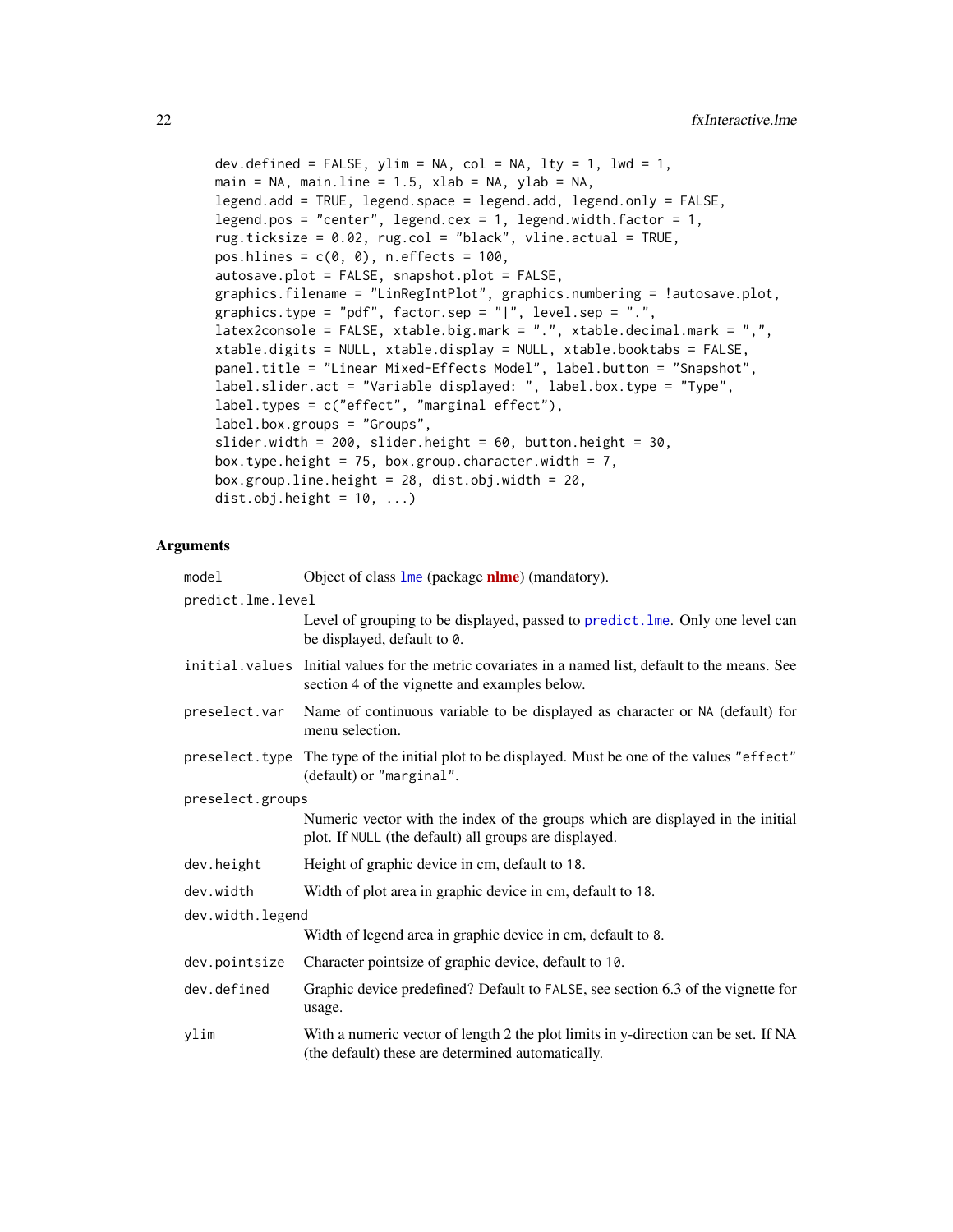<span id="page-22-0"></span>

| col                 | Vector of color specifications to represent different groups. Passed to the line<br>commands and the legend. Actual palette and consecutive sequence if NA (de-<br>fault).                                                                                                                                                                            |
|---------------------|-------------------------------------------------------------------------------------------------------------------------------------------------------------------------------------------------------------------------------------------------------------------------------------------------------------------------------------------------------|
| lty                 | Vector of line type specifications to represent different groups. Passed to the line<br>commands and the legend, default to solid lines.                                                                                                                                                                                                              |
| lwd                 | Vector of line width specifications to represent different groups. Passed to the<br>line commands and the legend, default to 1.                                                                                                                                                                                                                       |
| main                | Title for the plot, default to NA.                                                                                                                                                                                                                                                                                                                    |
| main.line           | Height for plot title in lines which is passed to title(), default to 1.5.                                                                                                                                                                                                                                                                            |
| xlab                | Label for the x-axis. Name of the selected covariate, if NA (the default).                                                                                                                                                                                                                                                                            |
| ylab                | Label for the y-axis. Name of the selected plot type (see argument label. types),<br>if NA (the default).                                                                                                                                                                                                                                             |
| legend.add          | Should a legend be added to the plot? Default to TRUE.                                                                                                                                                                                                                                                                                                |
| legend.space        | Should the space for the legend be reserved? Default to the value of legend. add.<br>Setting legend. add to FALSE and legend. space to TRUE plots white space in-<br>stead of the legend. This can be useful when different plots are arranged in a<br>document to ensure exact alignments and sizes, see section 6.2 of the vignette<br>for details. |
| legend.only         | Should just the legend be plotted? Default to FALSE. A plot with the legend<br>alone can be useful when different plots are arranged in a document, see section<br>6.2 of the vignette for details.                                                                                                                                                   |
| legend.pos          | Position of the legend as character, see legend for details. Default to "center".                                                                                                                                                                                                                                                                     |
| legend.cex          | Relative size of legend text. Can be reduced if the model contains many groups.<br>Default to 1.                                                                                                                                                                                                                                                      |
| legend.width.factor |                                                                                                                                                                                                                                                                                                                                                       |
|                     | Factor by which the width of the legend is increased. Default to 1. Increasing<br>this can solve the problem that the legend annotations do not fit in the surround-<br>ing box when the plots are saved as PDF or EPS files, see section 5 of the<br>vignette for details.                                                                           |
| rug.ticksize        | Length of rugplot tickmarks, dafault to 0.02. Set to 0 or NA, if no rugplot should<br>be drawn. For many observations the rug considerably slows down the rebuild<br>of the plot.                                                                                                                                                                     |
| rug.col             | Color of rugplot tickmarks, default to "black".                                                                                                                                                                                                                                                                                                       |
| vline.actual        | Add vertical line at actual position of selected metric covariate? Default to TRUE.                                                                                                                                                                                                                                                                   |
| pos.hlines          | Positions of the horizontal lines for [1] the plot of the effects and [2] the plot of<br>marginal effects. NA for no lines, default to $c(0,0)$ .                                                                                                                                                                                                     |
| n.effects           | Number of equally spaced points over the span of the selected metric covariate<br>to calculate the effects for plotting, default to 100. Increase, if lines are not<br>smooth.                                                                                                                                                                        |
| autosave.plot       | Directly save the initial plot? Default to FALSE. If set to TRUE the GUI-panel is<br>immediately closed after initialization.                                                                                                                                                                                                                         |
| snapshot.plot       | Save plot when snapshot button is pressed? Default to FALSE, see section 5 of<br>the vignette for details.                                                                                                                                                                                                                                            |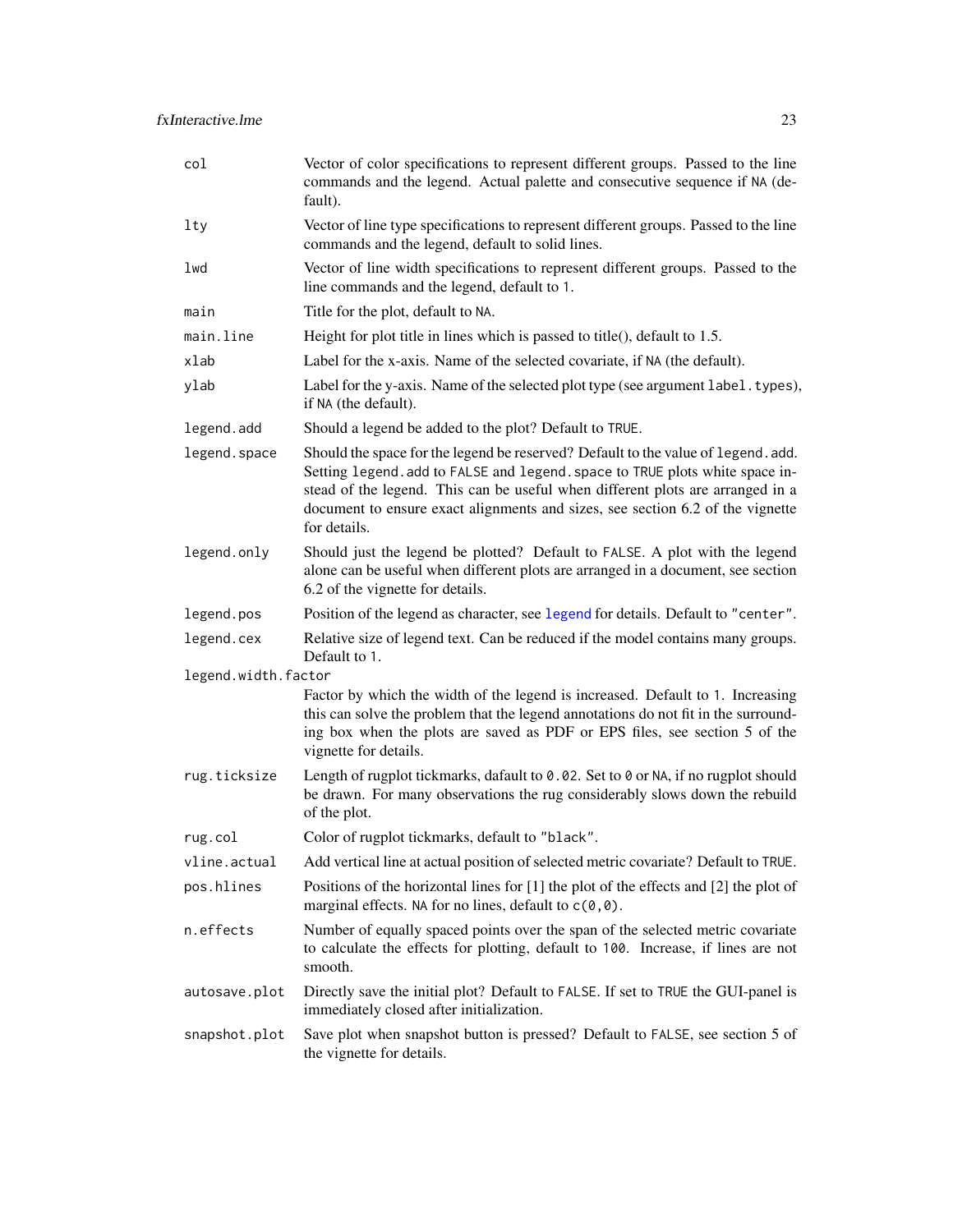<span id="page-23-0"></span>

| graphics.filename         |                                                                                                                                                                                                                      |  |
|---------------------------|----------------------------------------------------------------------------------------------------------------------------------------------------------------------------------------------------------------------|--|
|                           | Filename (optionally including a path) as character for graphic file.                                                                                                                                                |  |
| graphics.numbering        |                                                                                                                                                                                                                      |  |
|                           | If TRUE (the default) a 3 digits number is automatically appended to the filen-<br>name to avoid that existing graphic files are overwritten.                                                                        |  |
| graphics.type             | Graphics file type argument, default to "pdf". On Windows systems all file<br>types accepted by savePlot work. Under non Windows systems allowed values<br>are "pdf", "eps", "png", "jpeg", "jpg", "tiff" and "bmp". |  |
| factor.sep                | Character separating the factor-factor level combinations in the group names<br>(default to " $ $ ").                                                                                                                |  |
| level.sep                 | Character separating the factor name and the corresponding factor levels in the<br>group names (default to ".").                                                                                                     |  |
| latex2console             | Should the textoutput triggered by the snapshot button be printed as LaTeX-<br>code? Default to FALSE.                                                                                                               |  |
| xtable.big.mark           |                                                                                                                                                                                                                      |  |
| xtable.decimal.mark       | Bigmark character for LaTeX output passed to print. xtable, default to ", ".                                                                                                                                         |  |
|                           | Decimal character for LaTeX output passed to print. xtable, default to ".".                                                                                                                                          |  |
| xtable.digits             | Number of digits for LaTeX output passed to xtable, default to NULL.                                                                                                                                                 |  |
|                           | xtable.display Display style for LaTeX output passed to xtable, default to NULL.                                                                                                                                     |  |
| xtable.booktabs           |                                                                                                                                                                                                                      |  |
|                           | Use the LaTeX package booktabs for horizontal lines in LaTeX tables, default<br>to FALSE. Passed to print. xtable.                                                                                                   |  |
| panel.title               | Title used in the title bar of the GUI-panel of type character.                                                                                                                                                      |  |
| label.button              | Label for the snapshot-button of type character.                                                                                                                                                                     |  |
| label.slider.act          |                                                                                                                                                                                                                      |  |
|                           | Additional label for the slider of the selected metric covariate of type character.                                                                                                                                  |  |
|                           | label.box.type Title for the radiogroup box of type character.                                                                                                                                                       |  |
| label.types               | Labels for radiogroup buttons (character vector of length 2). By default these<br>are also used as corresponding annotations for the y-axis.                                                                         |  |
| label.box.groups          |                                                                                                                                                                                                                      |  |
|                           | Title for the checkbox of type character.                                                                                                                                                                            |  |
| slider.width              | Width of each slider in points (default to 200).                                                                                                                                                                     |  |
| slider.height             | Height of each slider in points (default to 60).                                                                                                                                                                     |  |
| button.height             | Height of snapshot button in points (default to 30).                                                                                                                                                                 |  |
| box.type.height           |                                                                                                                                                                                                                      |  |
|                           | Height of radiobox for type selection in points (default to 90).                                                                                                                                                     |  |
| box.group.character.width |                                                                                                                                                                                                                      |  |
|                           | The width of the boxes is basically a this value times the number of characters<br>in points (default to 7).                                                                                                         |  |
| box.group.line.height     |                                                                                                                                                                                                                      |  |
|                           | The height of the checkbox is this value times the number of groups in points<br>(default to 28).                                                                                                                    |  |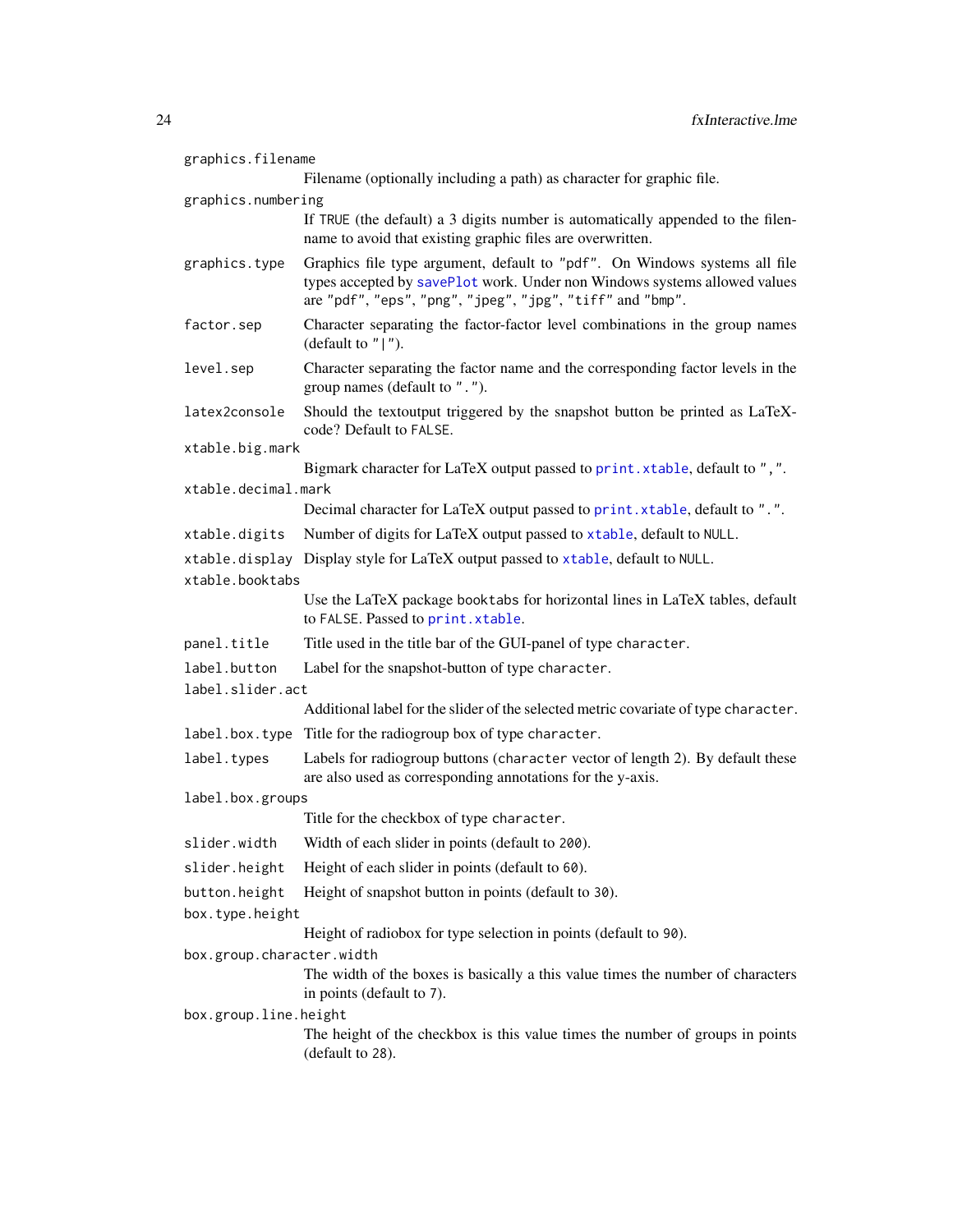<span id="page-24-0"></span>

|                 | dist.obj.width Vertical distance between sliders and boxes and vertical margins in points (de- |  |
|-----------------|------------------------------------------------------------------------------------------------|--|
|                 | fault to 20).                                                                                  |  |
| dist.obj.height |                                                                                                |  |
|                 | Horizontal distance between panel objects in points (default to 10).                           |  |
| $\ddotsc$       | Other graphical parameters passed to par.                                                      |  |

# Details

The only mandatory argument of the function is a fitted-model object of class [lme](#page-0-0) (package [nlme](https://CRAN.R-project.org/package=nlme)). For this object the following prerequisites must be met:

- The model must contain at least one metric covariate.
- The model must be specified with the formula interface and the data frame containing the variables must be passed with the data argument.
- The categorical variables must be [factor](#page-0-0)s (ordered or unordered).

In this method the additional argument predict.lme.level is responsible for the level of grouping to be displayed, see the documentation of [predict.lme](#page-0-0).

Please refer to the documentation of [fxInteractive](#page-5-1) or the vignette for more details.

# Value

No object is returned, please refer to the documentation of [fxInteractive](#page-5-1) or the vignette for more details.

## Author(s)

Martin Meermeyer <m.meermeyer@gmail.com>

# See Also

The examples in [fxInteractive.glm](#page-7-1) and [fxInteractive.lm](#page-14-1) are more elaborated and show different aspects of usage and customization which are valid for this method, too.

# Examples

```
require("nlme")
data("Orthodont")
LMEmod \leq lme(distance \sim age + Sex, data = Orthodont, random = \sim age | Subject)
## Not run:
## RStudio users may need to change the graphic device, see details.
options(device = "x11")
## Grouping level 0 is used by default.
fxInteractive(LMEmod, legend.cex=0.6)
## Display grouping level 1
```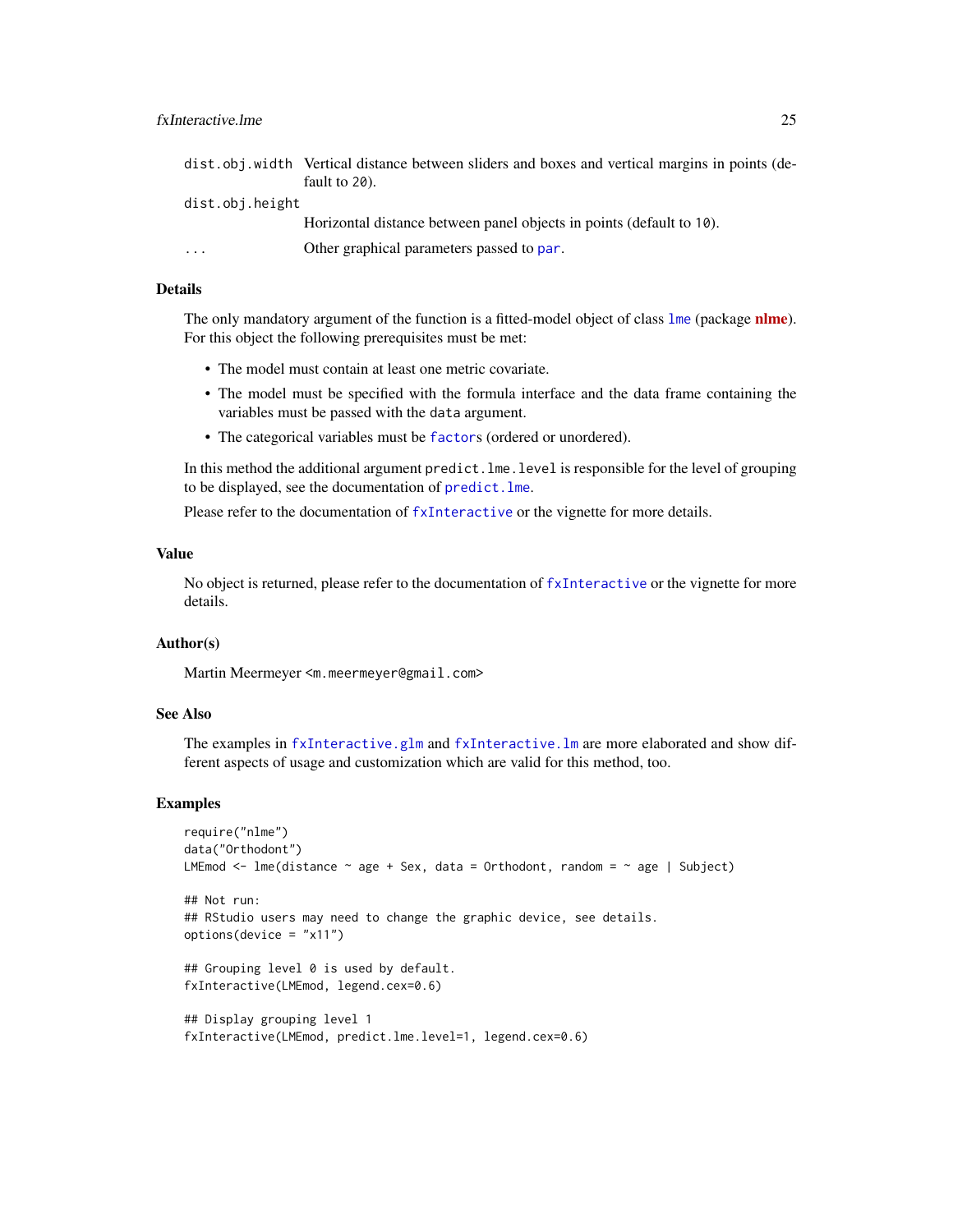## For individual specific factors only observable factor combinations are meaningful # the grouping variable must be the last column combs.count <- factorCombinations(Orthodont[,c(4,3)])\$counts combs.observed <- combs.count > 0 fxInteractive(LMEmod, predict.lme.level=1, preselect.groups=combs.observed) ## End(Not run)

munichrent03 *Data for the Rent Index 2003 in Munich, Germany*

#### Description

Sample of 2,053 appartments from the data collected for the preparation of the Munich rent index 2003.

# Usage

data("munichrent03")

# Format

A data frame with 2,053 observations on the following 12 variables.

rent Net rent in EUR (numeric).

rentsqm Net rent per square meter in EUR (numeric).

area Floor area in square meters (numeric).

rooms Number of rooms (numeric).

yearc Year of construction (numeric).

bathextra Factor: High quality equipment in the bathroom?

bathtile Factor: Bathroom tiled?

- cheating Factor: Central heating available?
- district Urban district where the apartment is located. Factor with 25 levels: "All-Umenz" (Allach - Untermenzing), "Alt-Le" (Altstadt - Lehel), "Au-Haid" (Au - Haidhausen), "Au-Lo-La" (Aubing - Lochhausen - Langwied), "BamLaim" (Berg am Laim), "Bogenh" (Bogenhausen), "Feld-Has" (Feldmoching - Hasenbergl), "Had" (Hadern), "Laim" (Laim), "Lud-Isar"(Ludwigsvorstadt - Isarvorstadt), "Maxvor" (Maxvorstadt), "Mil-AmH" (Milbertshofen - Am Hart), "Moos" (Moosach), "Neuh-Nymp" (Neuhausen - Nymphenburg), "Obgies" (Obergiesing), "Pas-Obmenz" (Pasing - Obermenzing), "Ram-Per" (Ramersdorf - Perlach), "SchwWest" (Schwabing West), "Schwab-Frei" (Schwabing - Freimann), "Schwanth" (Schwanthalerhoehe), "Send" (Sendling), "Send-West" (Sendling - Westpark), "Th-Ob-Fo-Fu-So" (Thalkirchen - Obersendling - Forstenried - Fuerstenried - Solln), "Trud-Riem" (Trudering - Riem) and "Ugies-Har" (Untergiesing - Harlaching).

location Quality of location. Ordered factor with levels "normal", "good" and "top".

upkitchen Factor: Upscale equipment in kitchen?

wwater Factor: Hot water supply available?

<span id="page-25-0"></span>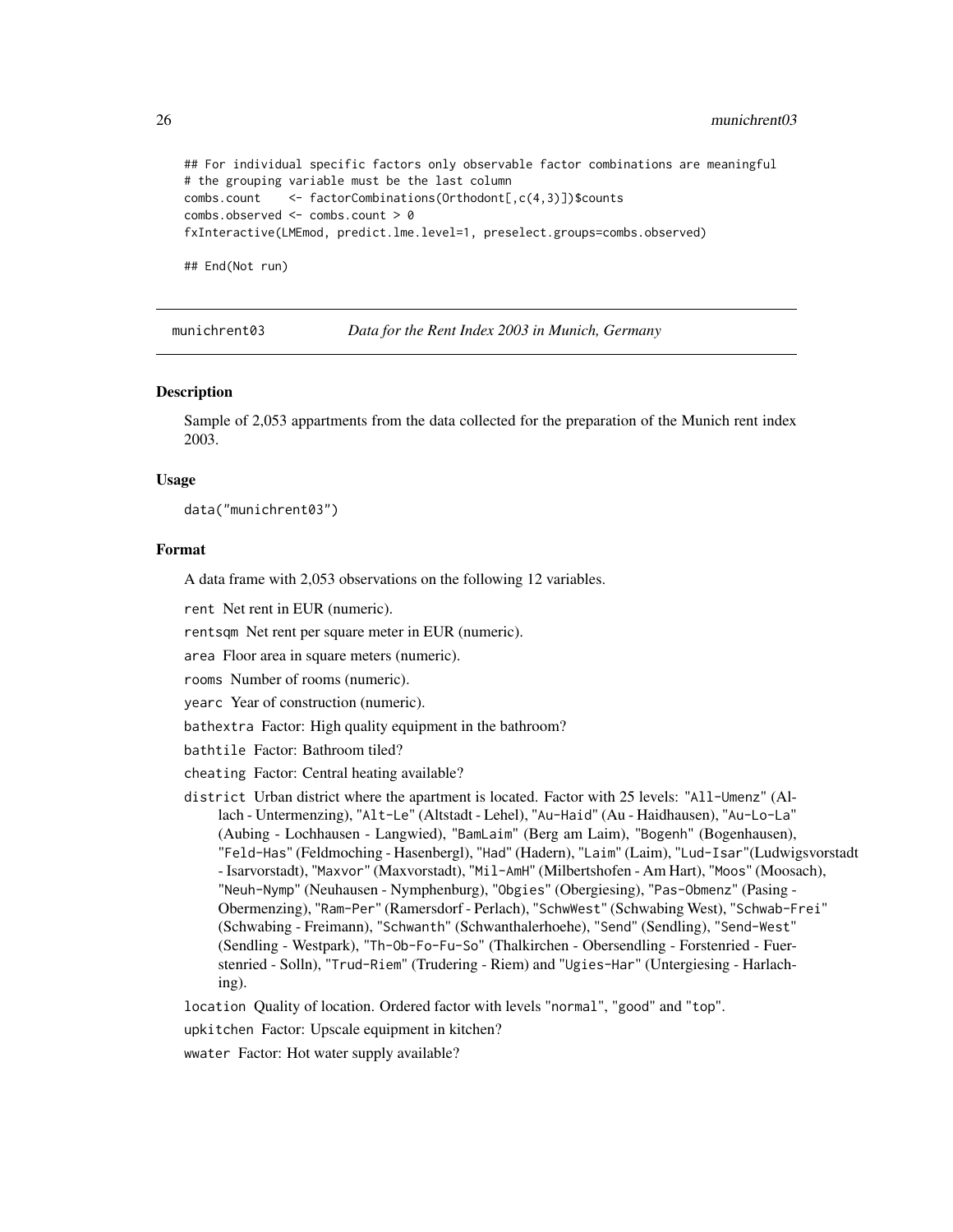# munichrent03 27

# Source

<https://doi.org/10.5282/ubm/data.2>

# References

Fahrmeir, L., Kneib, T., Lang, S., Marx, B. (2013): *Regression: Models, Methods and Applications*. Berlin: Springer.

Fahrmeir, L., Kuenstler, R., Pigeot, I., Tutz, G. (2004): *Statistik: der Weg zur Datenanalyse*, 5th edition. Berlin: Springer.

Open Data LMU (2003): *Muenchner Mietspiegel 2003*.

# Examples

```
data("munichrent03")
print(summary(munichrent03))
par(ask=TRUE)
plot(munichrent03[,1:5])
plot(rentsqm ~ bathextra, data=munichrent03)
plot(rentsqm ~ bathtile, data=munichrent03)
plot(rentsqm ~ cheating, data=munichrent03)
plot(rentsqm ~ location, data=munichrent03)
plot(rentsqm ~ upkitchen, data=munichrent03)
plot(rentsqm ~ wwater, data=munichrent03)
oldpar <- par(no.readonly = TRUE)
par(las=3, mar=c(8,4,4,2)+0.1)
```

```
plot(rentsqm ~ district, xlab=NA, data=munichrent03)
par(oldpar)
```
par(ask=FALSE)